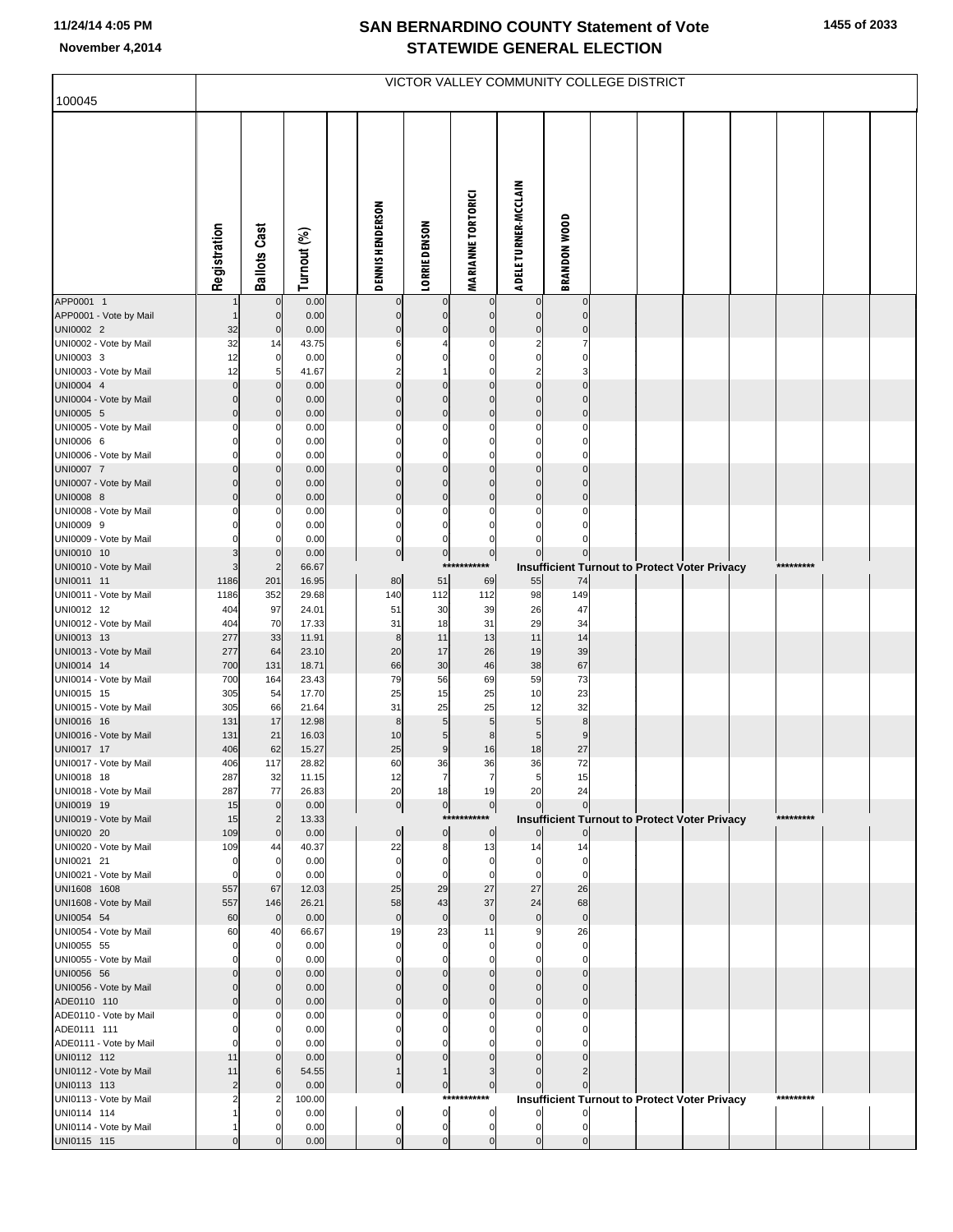| 100045                                 |                      |                            |               |                               |                               | VICTOR VALLEY COMMUNITY COLLEGE DISTRICT |                               |                               |  |  |  |  |
|----------------------------------------|----------------------|----------------------------|---------------|-------------------------------|-------------------------------|------------------------------------------|-------------------------------|-------------------------------|--|--|--|--|
|                                        |                      |                            |               |                               |                               |                                          |                               |                               |  |  |  |  |
|                                        | Registration         | <b>Ballots Cast</b>        | Turnout (%)   | <b>DENNIS HENDERSON</b>       | <b>LORRIE DENSON</b>          | <b>MARIANNE TORTORICI</b>                | <b>ADELE TURNER-MCCLAIN</b>   | <b>BRANDON WOOD</b>           |  |  |  |  |
| UNI0115 - Vote by Mail                 |                      | $\pmb{0}$                  | 0.00          |                               |                               | 0                                        | $\mathbf 0$                   | $\mathbf 0$                   |  |  |  |  |
| UNI0116 116                            | 3                    | $\mathbf 0$                | 0.00          | $\mathbf 0$<br>$\Omega$       | $\mathbf 0$<br>$\mathbf 0$    | $\pmb{0}$<br>$\pmb{0}$                   | $\pmb{0}$<br>$\mathbf 0$      | $\mathbf 0$<br>$\mathbf 0$    |  |  |  |  |
| UNI0116 - Vote by Mail<br>UNI0117 117  | 0                    | $\mathbf 0$<br>0           | 0.00<br>0.00  |                               |                               | 0                                        | $\mathbf 0$                   | $\bf{0}$                      |  |  |  |  |
| UNI0117 - Vote by Mail                 |                      | 0                          | 0.00          |                               |                               | $\Omega$                                 | $\mathbf 0$                   | 0                             |  |  |  |  |
| UNI0118 118                            |                      | 0                          | 0.00          |                               | $\Omega$                      | $\mathbf 0$                              | $\mathbf 0$                   | $\mathbf 0$                   |  |  |  |  |
| UNI0118 - Vote by Mail                 |                      | $\Omega$                   | 0.00          |                               |                               | $\Omega$                                 | $\mathbf 0$                   | $\Omega$                      |  |  |  |  |
| UNI0119 119<br>UNI0119 - Vote by Mail  | 0<br>$\Omega$        | $\mathbf 0$<br>$\mathbf 0$ | 0.00<br>0.00  | $\Omega$<br>$\mathbf 0$       | $\pmb{0}$<br>$\pmb{0}$        | $\pmb{0}$<br>$\pmb{0}$                   | $\pmb{0}$<br>$\mathbf 0$      | $\pmb{0}$<br>$\mathbf 0$      |  |  |  |  |
| UNI0120 120                            | 1690                 | 307                        | 18.17         | 134                           | 99                            | 116                                      | 83                            | 116                           |  |  |  |  |
| UNI0120 - Vote by Mail                 | 1690                 | 601                        | 35.56         | 259                           | 165                           | 207                                      | 154                           | 235                           |  |  |  |  |
| UNI0121 121                            | 1185                 | 221                        | 18.65         | 96                            | 51                            | 73                                       | 64                            | 79                            |  |  |  |  |
| UNI0121 - Vote by Mail                 | 1185                 | 294                        | 24.81         | 132                           | 86<br>$\mathbf 0$             | 124                                      | 83<br>$\pmb{0}$               | 123                           |  |  |  |  |
| UNI0122 122<br>UNI0122 - Vote by Mail  | 39<br>39             | $\mathbf 0$<br>10          | 0.00<br>25.64 | $\mathbf 0$<br>$\overline{7}$ | $\mathbf{1}$                  | $\mathbf 0$<br>$\overline{7}$            | $\mathbf{3}$                  | $\pmb{0}$<br>6                |  |  |  |  |
| UNI0123 123                            | 83                   | $\mathbf 0$                | 0.00          | $\Omega$                      |                               | 0                                        | $\mathbf 0$                   | $\pmb{0}$                     |  |  |  |  |
| UNI0123 - Vote by Mail                 | 83                   | 29                         | 34.94         | 14                            |                               | 6                                        | 9                             | 6                             |  |  |  |  |
| UNI0124 124                            | 89                   | $\mathbf 0$                | 0.00          | 0                             | 0                             | $\mathbf 0$                              | $\mathbf 0$                   | $\pmb{0}$                     |  |  |  |  |
| UNI0124 - Vote by Mail                 | 89<br>99             | 31<br>$\mathbf{0}$         | 34.83         | 10<br>$\mathbf 0$             | $\overline{7}$<br>$\mathbf 0$ | $\boldsymbol{9}$<br>$\pmb{0}$            | $\overline{7}$<br>$\mathbf 0$ | 17<br>$\mathbf 0$             |  |  |  |  |
| UNI0125 125<br>UNI0125 - Vote by Mail  | 99                   | 42                         | 0.00<br>42.42 | 17                            | 15                            | 13                                       | 13                            | 15                            |  |  |  |  |
| UNI0126 126                            | 0                    | 0                          | 0.00          | $\Omega$                      | 0                             | 0                                        | $\mathbf 0$                   | $\pmb{0}$                     |  |  |  |  |
| UNI0126 - Vote by Mail                 | $\Omega$             | 0                          | 0.00          |                               | $\Omega$                      | $\Omega$                                 | $\mathbf 0$                   | $\mathbf 0$                   |  |  |  |  |
| UNI0127 127                            | 35                   | 0                          | 0.00          | $\Omega$                      | 0                             | $\mathbf 0$                              | $\mathbf 0$                   | $\mathbf 0$                   |  |  |  |  |
| UNI0127 - Vote by Mail<br>UNI0128 128  | 35<br>$\overline{c}$ | 14<br>$\mathbf 0$          | 40.00<br>0.00 | 6<br>$\Omega$                 | $\mathbf 0$                   | $\sqrt{5}$<br>$\mathbf 0$                | $\overline{4}$<br>$\mathbf 0$ | $\overline{c}$<br>$\mathbf 0$ |  |  |  |  |
| UNI0128 - Vote by Mail                 | $\overline{c}$       | $\mathbf 0$                | 0.00          | $\overline{0}$                | $\overline{0}$                | $\mathbf 0$                              | $\mathbf 0$                   | $\pmb{0}$                     |  |  |  |  |
| UNI0129 129                            | 120                  | $\mathbf 0$                | 0.00          | 0                             | 0                             | $\pmb{0}$                                | $\mathbf 0$                   | $\pmb{0}$                     |  |  |  |  |
| UNI0129 - Vote by Mail                 | 120                  | 35                         | 29.17         | 10<br>$\mathbf 0$             | 11                            | 8<br>$\mathbf 0$                         | 12<br>$\overline{0}$          | 6<br>$\mathbf 0$              |  |  |  |  |
| UNI1601 1601<br>UNI1601 - Vote by Mail | 0                    | 0<br>$\mathbf 0$           | 0.00<br>0.00  | $\Omega$                      | $\mathbf 0$<br>$\mathbf 0$    | $\mathbf 0$                              | $\mathbf 0$                   | $\mathbf 0$                   |  |  |  |  |
| UNI1708 1708                           | 0                    | $\mathbf 0$                | 0.00          | $\mathbf 0$                   | $\mathbf 0$                   | $\pmb{0}$                                | $\mathbf 0$                   | $\pmb{0}$                     |  |  |  |  |
| UNI1708 - Vote by Mail                 | 0                    | 0                          | 0.00          | $\overline{0}$                | $\pmb{0}$                     | $\mathbf 0$                              | $\mathbf 0$                   | $\mathbf 0$                   |  |  |  |  |
| UNI1709 1709                           | 0                    | $\overline{0}$             | 0.00          | $\overline{0}$                | $\pmb{0}$                     | $\mathbf{0}$                             | $\overline{0}$                | $\overline{0}$                |  |  |  |  |
| UNI1709 - Vote by Mail<br>UNI1711 1711 | 0<br>72              | 0<br>$\mathbf 0$           | 0.00<br>0.00  | $\Omega$                      | $\Omega$                      | $\mathbf 0$                              | $\Omega$<br>$\Omega$          | $\mathbf 0$                   |  |  |  |  |
| UNI1711 - Vote by Mail                 | 72                   | 23                         | 31.94         | 11                            | 9                             | 11                                       | 5                             | 11                            |  |  |  |  |
| UNI1713 1713                           | 0                    | $\mathbf 0$                | 0.00          | $\mathbf{0}$                  | $\mathbf 0$                   | $\mathbf 0$                              | $\mathbf 0$                   | $\mathbf 0$                   |  |  |  |  |
| UNI1713 - Vote by Mail                 | $\mathbf 0$          | $\mathbf 0$                | 0.00          | $\Omega$                      | $\mathbf 0$                   | $\mathbf 0$                              | $\mathbf 0$                   | $\pmb{0}$                     |  |  |  |  |
| UNI0130 130<br>UNI0130 - Vote by Mail  | 101<br>101           | $\mathbf 0$<br>46          | 0.00<br>45.54 | 0<br>18                       | 0<br>18                       | $\mathbf 0$<br>13                        | $\mathbf 0$<br>12             | $\mathbf 0$<br>13             |  |  |  |  |
| UNI0131 131                            | $\mathbf 0$          | $\mathbf 0$                | 0.00          | $\mathbf 0$                   | $\mathbf 0$                   | $\mathbf 0$                              | $\mathbf{0}$                  | $\mathbf 0$                   |  |  |  |  |
| UNI0131 - Vote by Mail                 | $\Omega$             | $\mathbf 0$                | 0.00          | $\mathbf 0$                   | $\mathbf 0$                   | $\mathbf 0$                              | $\overline{0}$                | $\mathbf 0$                   |  |  |  |  |
| UNI0155 155                            | 720                  | 98                         | 13.61         | 38                            | 20                            | 21                                       | 20                            | 41                            |  |  |  |  |
| UNI0155 - Vote by Mail<br>UNI0156 156  | 720<br>$\mathbf 0$   | 177<br>$\mathbf 0$         | 24.58<br>0.00 | 57<br>0                       | 39<br>0                       | 47<br>0                                  | 48<br>$\mathbf 0$             | 66<br>$\mathbf 0$             |  |  |  |  |
| UNI0156 - Vote by Mail                 | 0                    | 0                          | 0.00          | 0                             | $\Omega$                      | $\Omega$                                 | $\mathbf 0$                   | $\mathbf 0$                   |  |  |  |  |
| UNI0157 157                            | 1664                 | 252                        | 15.14         | 74                            | 62                            | 78                                       | 66                            | 109                           |  |  |  |  |
| UNI0157 - Vote by Mail                 | 1664                 | 466                        | 28.00         | 164                           | 143                           | 165                                      | 144                           | 165                           |  |  |  |  |
| UNI0158 158                            | 224                  | 39                         | 17.41         | 18                            | 12                            | 13                                       | 13                            | 21                            |  |  |  |  |
| UNI0158 - Vote by Mail<br>UNI0159 159  | 224<br>$\Omega$      | 57<br>0                    | 25.45<br>0.00 | 22<br>$\Omega$                | 20<br>$\Omega$                | 25<br>0                                  | 26<br>$\mathbf 0$             | 18<br>$\bf{0}$                |  |  |  |  |
| UNI0159 - Vote by Mail                 |                      | 0                          | 0.00          |                               | $\Omega$                      | $\Omega$                                 | $\mathbf 0$                   | $\mathbf 0$                   |  |  |  |  |
| UNI0160 160                            |                      | 0                          | 0.00          | $\Omega$                      | $\Omega$                      | $\mathbf 0$                              | $\mathbf 0$                   | $\mathbf 0$                   |  |  |  |  |
| UNI0160 - Vote by Mail                 |                      | $\Omega$                   | 0.00          | $\Omega$                      | $\Omega$                      | $\mathbf 0$                              | $\mathbf 0$                   | $\mathbf 0$                   |  |  |  |  |
| UNI0161 161                            | 0<br>$\Omega$        | $\mathbf 0$                | 0.00          | $\Omega$<br>$\Omega$          | $\Omega$<br>$\overline{0}$    | $\pmb{0}$                                | $\mathbf 0$<br>$\mathbf 0$    | $\mathbf 0$<br>$\mathbf 0$    |  |  |  |  |
| UNI0161 - Vote by Mail<br>UNI0162 162  | 0                    | $\mathbf 0$<br>0           | 0.00<br>0.00  | $\Omega$                      | $\Omega$                      | $\pmb{0}$<br>$\Omega$                    | $\mathbf 0$                   | $\mathbf 0$                   |  |  |  |  |
| UNI0162 - Vote by Mail                 | 0                    | 0                          | 0.00          |                               | 0                             | $\Omega$                                 | $\mathbf 0$                   | $\Omega$                      |  |  |  |  |
| UNI0163 163                            | 24                   | 0                          | 0.00          | $\Omega$                      | 0                             | $\mathbf 0$                              | $\mathbf{0}$                  | $\mathbf 0$                   |  |  |  |  |
| UNI0163 - Vote by Mail                 | 24                   | 15                         | 62.50         | 9                             | 6                             | $\overline{7}$                           | $6 \overline{}$               | 8                             |  |  |  |  |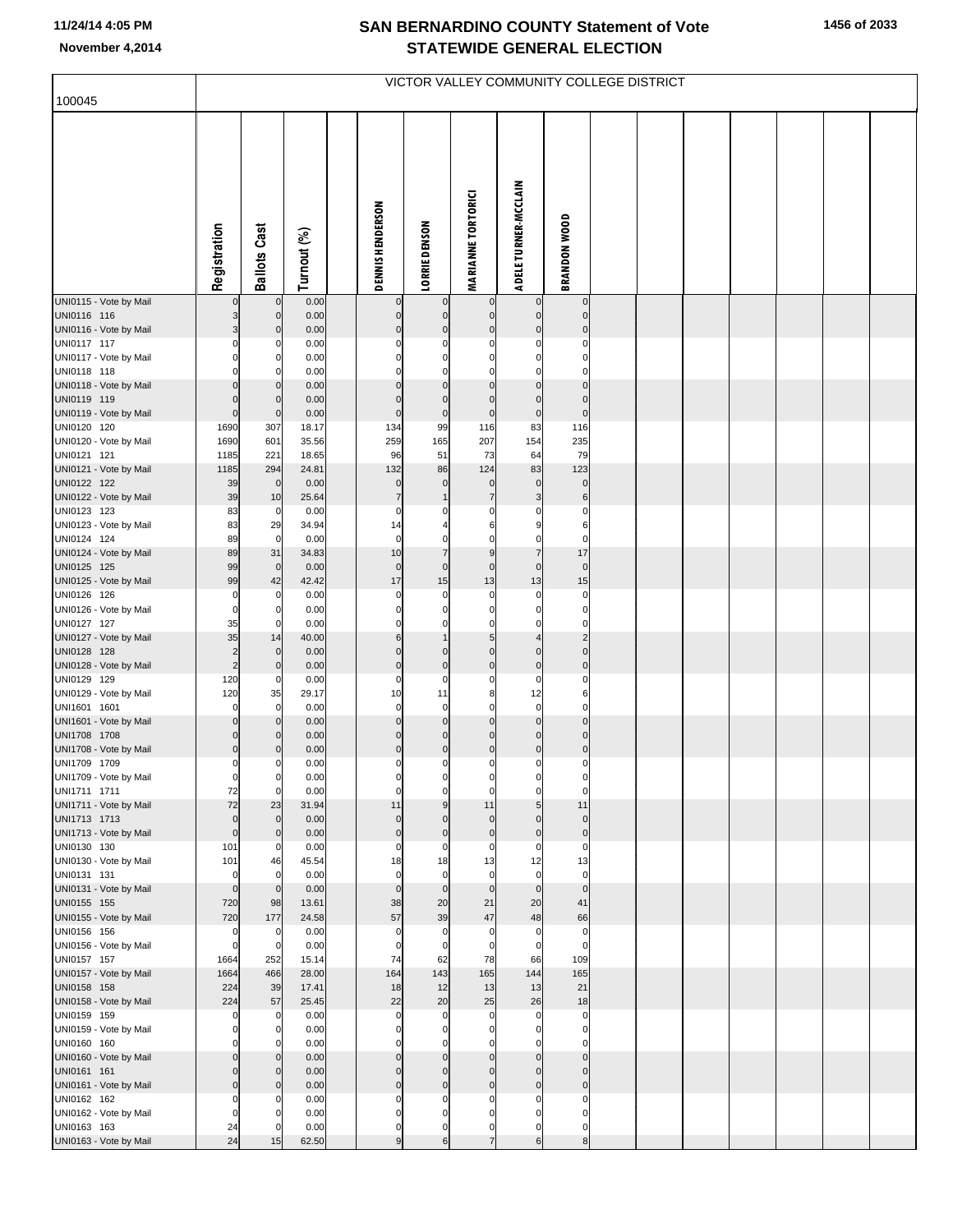|                                        |                         |                     |                |                   |                          |                           |                                  | VICTOR VALLEY COMMUNITY COLLEGE DISTRICT |  |  |  |  |
|----------------------------------------|-------------------------|---------------------|----------------|-------------------|--------------------------|---------------------------|----------------------------------|------------------------------------------|--|--|--|--|
| 100045                                 |                         |                     |                |                   |                          |                           |                                  |                                          |  |  |  |  |
|                                        | Registration            | <b>Ballots Cast</b> | Turnout (%)    | DENNIS HENDERSON  | <b>LORRIE DENSON</b>     | <b>MARIANNE TORTORICI</b> | <b>ADELE TURNER-MCCLAIN</b>      | <b>BRANDON WOOD</b>                      |  |  |  |  |
| UNI0164 164                            | 162                     | $\Omega$            | 0.00           | $\mathbf 0$       |                          | $\overline{0}$            | $\mathbf{0}$                     | $\mathbf 0$                              |  |  |  |  |
| UNI0164 - Vote by Mail<br>UNI0165 165  | 162<br>$\Omega$         | 90<br>$\mathbf 0$   | 55.56<br>0.00  | 40<br>$\mathbf 0$ | 22<br>$\mathbf 0$        | 33<br>$\mathbf 0$         | 28<br>$\mathbf 0$                | 42<br>$\mathbf 0$                        |  |  |  |  |
| UNI0165 - Vote by Mail                 |                         |                     | 0.00           | C                 |                          | $\Omega$                  | $\Omega$                         | $\Omega$                                 |  |  |  |  |
| UNI0595 595                            |                         |                     | 0.00           |                   |                          |                           |                                  |                                          |  |  |  |  |
| UNI0595 - Vote by Mail                 |                         |                     | 0.00           |                   | C                        | $\Omega$                  | $\Omega$                         |                                          |  |  |  |  |
| UNI0596 596                            |                         | $\Omega$            | 0.00           |                   | $\Omega$                 | $\pmb{0}$                 | $\mathbf 0$                      | $\mathbf 0$                              |  |  |  |  |
| UNI0596 - Vote by Mail                 |                         | $\Omega$            | 0.00           | $\mathcal{C}$     | $\Omega$<br>$\mathsf{C}$ | $\mathbf 0$               | $\overline{0}$<br>$\overline{0}$ | $\pmb{0}$                                |  |  |  |  |
| UNI1598 1598<br>UNI1598 - Vote by Mail |                         | 0                   | 0.00<br>0.00   |                   |                          | $\pmb{0}$<br>$\Omega$     | 0                                | $\pmb{0}$<br>$\Omega$                    |  |  |  |  |
| UNI0187 187                            |                         | 0                   | 0.00           |                   |                          | $\Omega$                  | 0                                |                                          |  |  |  |  |
| UNI0187 - Vote by Mail                 |                         |                     | 100.00         |                   |                          | $\overline{2}$            |                                  |                                          |  |  |  |  |
| UNI0188 188                            | 60                      | $\Omega$            | 0.00           |                   | $\Omega$                 | $\pmb{0}$                 | 0                                | $\pmb{0}$                                |  |  |  |  |
| UNI0188 - Vote by Mail                 | 60                      | 39                  | 65.00          | 6                 | 11                       | 16                        | 14                               | 8                                        |  |  |  |  |
| UNI0189 189<br>UNI0189 - Vote by Mail  | $\mathbf 0$<br>$\Omega$ | $\mathbf 0$         | 0.00<br>0.00   | C                 | $\mathbf 0$              | $\pmb{0}$<br>$\Omega$     | $\pmb{0}$<br>$\Omega$            | $\pmb{0}$<br>$\Omega$                    |  |  |  |  |
| APP0296 296                            | 44                      |                     | 0.00           |                   |                          |                           |                                  | 0                                        |  |  |  |  |
| APP0296 - Vote by Mail                 | 44                      | 24                  | 54.55          |                   | 8                        |                           |                                  | 12                                       |  |  |  |  |
| APP0297 297                            | $\mathbf 0$             | $\mathbf 0$         | 0.00           |                   | C                        | $\mathbf 0$               | $\mathbf 0$                      | $\pmb{0}$                                |  |  |  |  |
| APP0297 - Vote by Mail                 | $\Omega$                | $\mathbf 0$         | 0.00           | $\mathbf 0$       | $\mathbf 0$              | $\pmb{0}$                 | $\mathbf 0$                      | $\mathbf 0$                              |  |  |  |  |
| APP0298 298                            | 496                     | 103                 | 20.77          | 30<br>71          | 37                       | 29                        | 19                               | 46                                       |  |  |  |  |
| APP0298 - Vote by Mail<br>APP0299 299  | 496<br>593              | 179<br>92           | 36.09<br>15.51 | 40                | 55<br>22                 | 58<br>44                  | 46<br>40                         | 90<br>32                                 |  |  |  |  |
| APP0299 - Vote by Mail                 | 593                     | 136                 | 22.93          | 71                | 55                       | 49                        | 47                               | 56                                       |  |  |  |  |
| APP0300 300                            | $\mathbf 0$             | $\mathbf 0$         | 0.00           | $\mathbf 0$       | $\mathbf 0$              | $\pmb{0}$                 | $\pmb{0}$                        | $\pmb{0}$                                |  |  |  |  |
| APP0300 - Vote by Mail                 | $\mathbf 0$             | $\mathbf 0$         | 0.00           | $\mathbf 0$       | $\mathbf 0$              | $\pmb{0}$                 | $\pmb{0}$                        | $\mathbf 0$                              |  |  |  |  |
| APP0301 301                            | 1664                    | 281                 | 16.89          | 112               | 105                      | 106                       | $77$                             | 130                                      |  |  |  |  |
| APP0301 - Vote by Mail<br>APP0302 302  | 1664<br>1457            | 509<br>287          | 30.59<br>19.70 | 198<br>136        | 194<br>93                | 200<br>110                | 156<br>76                        | 235<br>144                               |  |  |  |  |
| APP0302 - Vote by Mail                 | 1457                    | 452                 | 31.02          | 206               | 183                      | 176                       | 126                              | 242                                      |  |  |  |  |
| APP0303 303                            | 1838                    | 217                 | 11.81          | 86                | 67                       | 93                        | 93                               | 88                                       |  |  |  |  |
| APP0303 - Vote by Mail                 | 1838                    | 293                 | 15.94          | 117               | 104                      | 113                       | 112                              | 91                                       |  |  |  |  |
| APP0304 304<br>APP0304 - Vote by Mail  | 1756<br>1756            | 282<br>419          | 16.06<br>23.86 | 125<br>192        | 99<br>160                | 126<br>171                | 94<br>144                        | 128<br>155                               |  |  |  |  |
| APP0305 305                            | 1598                    | 222                 | 13.89          | 96                | 59                       | 103                       | 75                               | 97                                       |  |  |  |  |
| APP0305 - Vote by Mail                 | 1598                    | 371                 | 23.22          | 161               | 116                      | 165                       | 131                              | 163                                      |  |  |  |  |
| APP0306 306                            | 1689                    | 233                 | 13.80          | 89                | 74                       | 106                       | 81                               | 118                                      |  |  |  |  |
| APP0306 - Vote by Mail                 | 1689                    | 321                 | 19.01          | 138               | 96                       | 138                       | 113                              | 143                                      |  |  |  |  |
| APP0307 307<br>APP0307 - Vote by Mail  | 1169<br>1169            | 194<br>333          | 16.60<br>28.49 | 81<br>141         | 59<br>142                | 73<br>132                 | 47<br>93                         | 108<br>151                               |  |  |  |  |
| APP0308 308                            | 1290                    | 219                 | 16.98          | 92                | 72                       | 82                        | 62                               | 109                                      |  |  |  |  |
| APP0308 - Vote by Mail                 | 1290                    | 337                 | 26.12          | 154               | 133                      | 138                       | 109                              | 181                                      |  |  |  |  |
| APP0309 309                            | 1823                    | 298                 | 16.35          | 133               | 111                      | 118                       | 89                               | 141                                      |  |  |  |  |
| APP0309 - Vote by Mail                 | 1823                    | 599                 | 32.86          | 253               | 275                      | 227                       | 176                              | 281                                      |  |  |  |  |
| APP0310 310<br>APP0310 - Vote by Mail  | 1177<br>1177            | 242<br>305          | 20.56<br>25.91 | 111<br>146        | 61<br>129                | 104<br>112                | 76<br>90                         | 112<br>128                               |  |  |  |  |
| APP0311 311                            | 1904                    | 307                 | 16.12          | 135               | 98                       | 105                       | 93                               | 140                                      |  |  |  |  |
| APP0311 - Vote by Mail                 | 1904                    | 586                 | 30.78          | 289               | 229                      | 192                       | 160                              | 296                                      |  |  |  |  |
| APP0312 312                            | 1522                    | 269                 | 17.67          | 123               | 77                       | 106                       | 79                               | 123                                      |  |  |  |  |
| APP0312 - Vote by Mail                 | 1522                    | 384                 | 25.23          | 163               | 140                      | 170                       | 131                              | 194                                      |  |  |  |  |
| APP0313 313                            | 1606<br>1606            | 234<br>611          | 14.57<br>38.04 | 83<br>243         | 108<br>254               | 96<br>263                 | 75<br>163                        | 108<br>291                               |  |  |  |  |
| APP0313 - Vote by Mail<br>APP0314 314  | 1260                    | 238                 | 18.89          | 82                | 83                       | 85                        | 78                               | 98                                       |  |  |  |  |
| APP0314 - Vote by Mail                 | 1260                    | 390                 | 30.95          | 147               | 149                      | 145                       | 118                              | 179                                      |  |  |  |  |
| APP0315 315                            | 1199                    | 206                 | 17.18          | 76                | 77                       | 85                        | 76                               | 74                                       |  |  |  |  |
| APP0315 - Vote by Mail                 | 1199                    | 246                 | 20.52          | 106               | 89                       | 100                       | 86                               | 98                                       |  |  |  |  |
| APP0316 316<br>APP0316 - Vote by Mail  | 1517<br>1517            | 185<br>239          | 12.20<br>15.75 | 70<br>107         | 64<br>75                 | 65<br>104                 | 53<br>93                         | 78<br>91                                 |  |  |  |  |
| APP0317 317                            | 1283                    | 156                 | 12.16          | 57                | 39                       | 70                        | 60                               | 70                                       |  |  |  |  |
| APP0317 - Vote by Mail                 | 1283                    | 245                 | 19.10          | 103               | 78                       | 93                        | 81                               | 110                                      |  |  |  |  |
| APP0318 318                            | 1308                    | 135                 | 10.32          | 51                | 41                       | 56                        | 36                               | 67                                       |  |  |  |  |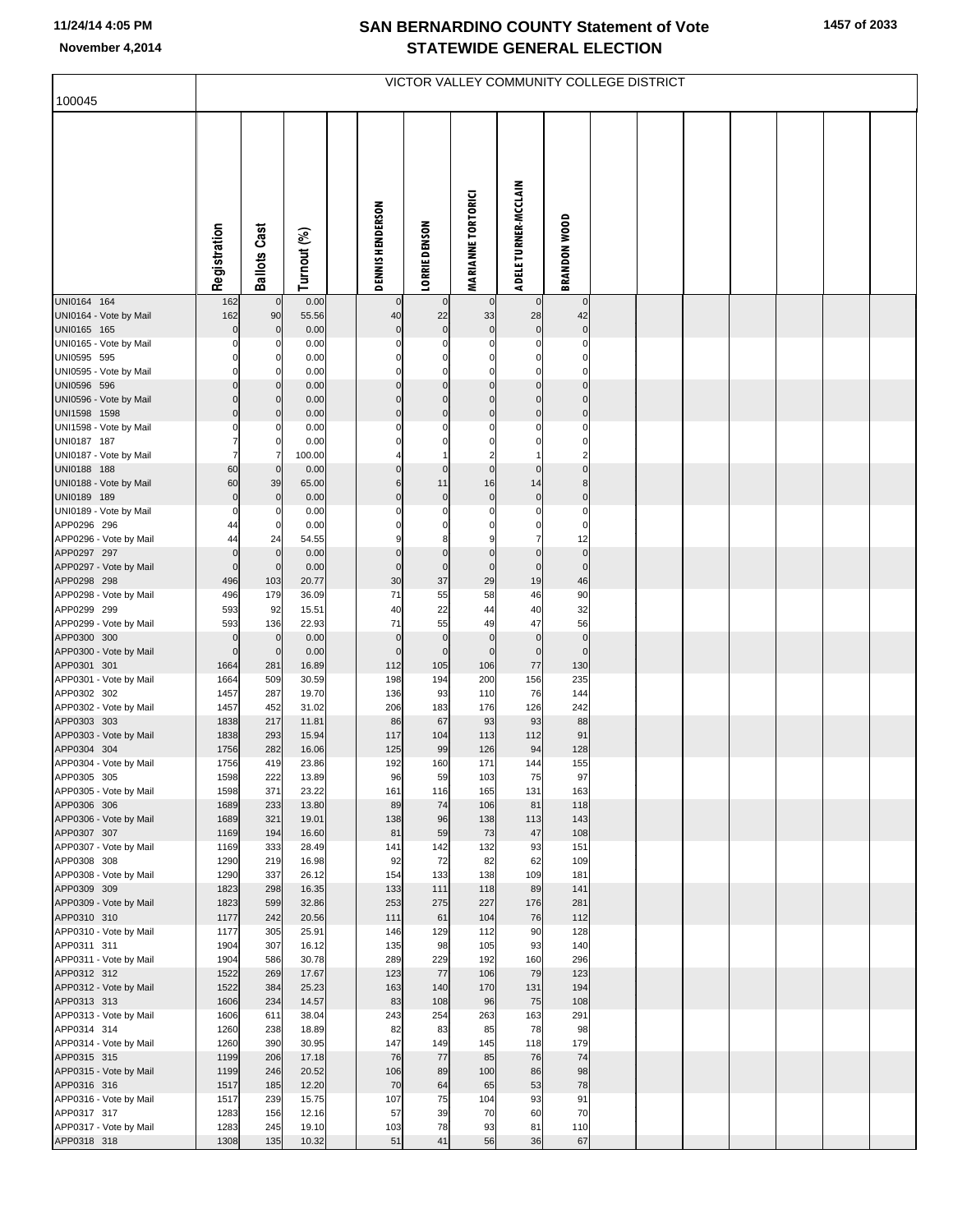|                                       |                     |                          |                |                         | VICTOR VALLEY COMMUNITY COLLEGE DISTRICT |                             |                             |                                  |  |  |  |  |
|---------------------------------------|---------------------|--------------------------|----------------|-------------------------|------------------------------------------|-----------------------------|-----------------------------|----------------------------------|--|--|--|--|
| 100045                                |                     |                          |                |                         |                                          |                             |                             |                                  |  |  |  |  |
|                                       | Registration        | <b>Ballots Cast</b>      | Turnout (%)    | <b>DENNIS HENDERSON</b> | <b>LORRIE DENSON</b>                     | <b>MARIANNE TORTORICI</b>   | <b>ADELE TURNER-MCCLAIN</b> | <b>BRANDON WOOD</b>              |  |  |  |  |
| APP0318 - Vote by Mail                | 1308                | 286                      | 21.87          | 136                     | 109                                      | 116                         | 118                         | 114                              |  |  |  |  |
| APP0319 319<br>APP0319 - Vote by Mail | 1122<br>1122        | 154<br>188               | 13.73<br>16.76 | 55<br>72                | 30<br>61                                 | 69<br>88                    | 58<br>73                    | 54<br>80                         |  |  |  |  |
| APP0320 320                           | 2633                | 437                      | 16.60          | 163                     | 148                                      | 195                         | 127                         | 187                              |  |  |  |  |
| APP0320 - Vote by Mail                | 2633                | 1426                     | 54.16          | 621                     | 606                                      | 556                         | 408                         | 650                              |  |  |  |  |
| APP0321 321                           | 470                 | 65                       | 13.83          | 39                      | 24                                       | 19                          | 23                          | 29                               |  |  |  |  |
| APP0321 - Vote by Mail<br>APP0322 322 | 470<br>1414         | 136<br>154               | 28.94<br>10.89 | 52<br>73                | 55<br>43                                 | 44<br>55                    | 35<br>50                    | 41<br>70                         |  |  |  |  |
| APP0322 - Vote by Mail                | 1414                | 303                      | 21.43          | 130                     | 109                                      | 141                         | 110                         | 140                              |  |  |  |  |
| APP0323 323                           | 1044                | 120                      | 11.49          | 57                      | 32                                       | 36                          | 46                          | 54                               |  |  |  |  |
| APP0323 - Vote by Mail<br>APP0324 324 | 1044<br>$\mathbf 0$ | 192<br>$\mathbf 0$       | 18.39<br>0.00  | 81<br>$\mathbf 0$       | 70<br>0                                  | 84<br>$\mathbf 0$           | 59<br>$\mathbf 0$           | 79<br>$\pmb{0}$                  |  |  |  |  |
| APP0324 - Vote by Mail                | $\Omega$            | $\mathbf 0$              | 0.00           | $\mathbf 0$             | $\pmb{0}$                                | $\overline{0}$              | $\mathbf 0$                 | $\pmb{0}$                        |  |  |  |  |
| APP1609 1609                          | 1232                | 161                      | 13.07          | 62                      | 38                                       | 62                          | 51                          | 78                               |  |  |  |  |
| APP1609 - Vote by Mail                | 1232                | 265                      | 21.51          | 115                     | 77                                       | 123                         | 95                          | 99                               |  |  |  |  |
| HES0325 325<br>HES0325 - Vote by Mail | $\Omega$            | 0                        | 0.00<br>0.00   | C                       | 0<br>0                                   | 0<br>0                      | O                           | 0<br>$\Omega$                    |  |  |  |  |
| APP0326 326                           |                     | $\Omega$                 | 0.00           |                         | $\Omega$                                 | $\mathbf 0$                 |                             | $\Omega$                         |  |  |  |  |
| APP0326 - Vote by Mail                |                     | $\Omega$                 | 0.00           |                         | $\Omega$                                 | $\pmb{0}$                   |                             | $\mathbf 0$                      |  |  |  |  |
| APP0327 327<br>APP0327 - Vote by Mail |                     | $\mathbf{0}$<br>$\Omega$ | 0.00<br>0.00   | $\Omega$<br>$\Omega$    | $\Omega$<br>$\Omega$                     | $\overline{0}$<br>$\pmb{0}$ |                             | $\pmb{0}$<br>$\pmb{0}$           |  |  |  |  |
| APP0328 328                           | $\Omega$            |                          | 0.00           | C                       | 0                                        | $\mathbf 0$                 | 0                           | 0                                |  |  |  |  |
| APP0328 - Vote by Mail                | $\Omega$            | 0                        | 0.00           | C                       | 0                                        | $\mathbf 0$                 | $\Omega$                    | $\Omega$                         |  |  |  |  |
| HES0329 329<br>HES0329 - Vote by Mail | 1755<br>1755        | 210<br>298               | 11.97<br>16.98 | 86<br>120               | 56<br>95                                 | 85<br>123                   | 71<br>95                    | 89<br>134                        |  |  |  |  |
| HES0330 330                           | 1604                | 162                      | 10.10          | 59                      | 42                                       | 70                          | 57                          | 52                               |  |  |  |  |
| HES0330 - Vote by Mail                | 1604                | 271                      | 16.90          | 113                     | 82                                       | 117                         | 110                         | 108                              |  |  |  |  |
| HES0331 331                           | 1380                | 200                      | 14.49          | 78                      | 59                                       | 59                          | 69                          | 81                               |  |  |  |  |
| HES0331 - Vote by Mail<br>HES0332 332 | 1380<br>1361        | 268<br>207               | 19.42<br>15.21 | 112<br>76               | 99<br>63                                 | 104<br>89                   | 84<br>62                    | 117<br>84                        |  |  |  |  |
| HES0332 - Vote by Mail                | 1361                | 312                      | 22.92          | 135                     | 115                                      | 133                         | 107                         | 148                              |  |  |  |  |
| HES0333 333                           | 1359                | 164                      | 12.07          | 63                      | 39                                       | 63                          | 56                          | 65                               |  |  |  |  |
| HES0333 - Vote by Mail<br>HES0334 334 | 1359<br>137         | 246<br>$\overline{7}$    | 18.10<br>5.11  | 88<br>$\overline{2}$    | 73<br>$\overline{2}$                     | 90<br>4                     | 82<br>$\overline{4}$        | 110<br>$\mathbf{1}$              |  |  |  |  |
| HES0334 - Vote by Mail                | 137                 | 47                       | 34.31          | 26                      | 16                                       | 19                          | 18                          | 27                               |  |  |  |  |
| HES0335 335                           | 993                 | 102                      | 10.27          | 33                      | 23                                       | 49                          | 38                          | 31                               |  |  |  |  |
| HES0335 - Vote by Mail                | 993                 | 145                      | 14.60          | 63                      | 49                                       | 58                          | 52                          | 50                               |  |  |  |  |
| HES0336 336<br>HES0336 - Vote by Mail | 1407<br>1407        | 160<br>234               | 11.37<br>16.63 | 68<br>99                | 37<br>59                                 | 64<br>91                    | 51<br>78                    | 79<br>86                         |  |  |  |  |
| HES0337 337                           | 1731                | 189                      | 10.92          | 74                      | 65                                       | 75                          | 70                          | 71                               |  |  |  |  |
| HES0337 - Vote by Mail                | 1731                | 291                      | 16.81          | 115                     | 98                                       | 130                         | 98                          | 108                              |  |  |  |  |
| HES0338 338<br>HES0338 - Vote by Mail | 1495<br>1495        | 185<br>273               | 12.37<br>18.26 | 88<br>112               | 56<br>85                                 | 54<br>105                   | 53<br>100                   | 86<br>134                        |  |  |  |  |
| HES0339 339                           | 1404                | 209                      | 14.89          | 84                      | 61                                       | 74                          | 52                          | 78                               |  |  |  |  |
| HES0339 - Vote by Mail                | 1404                | 258                      | 18.38          | 108                     | 92                                       | 115                         | 92                          | 97                               |  |  |  |  |
| HES0340 340<br>HES0340 - Vote by Mail | 52<br>52            | 8<br>17                  | 15.38<br>32.69 | 1<br>$\overline{2}$     | 0<br>4                                   | 0<br>5                      | 0<br>5                      | $\overline{c}$<br>$\overline{4}$ |  |  |  |  |
| HES0341 341                           | 1786                | 162                      | 9.07           | 66                      | 33                                       | 62                          | 63                          | 41                               |  |  |  |  |
| HES0341 - Vote by Mail                | 1786                | 201                      | 11.25          | 68                      | 64                                       | 65                          | 67                          | 85                               |  |  |  |  |
| HES0342 342                           | 1631                | 166                      | 10.18          | 69                      | 40                                       | 60                          | 56                          | 64                               |  |  |  |  |
| HES0342 - Vote by Mail<br>HES0343 343 | 1631<br>1029        | 194<br>143               | 11.89<br>13.90 | 78<br>57                | 56<br>48                                 | 78<br>53                    | 69<br>48                    | 79<br>66                         |  |  |  |  |
| HES0343 - Vote by Mail                | 1029                | 200                      | 19.44          | 78                      | 73                                       | 82                          | 71                          | 99                               |  |  |  |  |
| HES0344 344                           | 218                 | 27                       | 12.39          | 10                      | 15                                       | 11                          | 10                          | 8                                |  |  |  |  |
| HES0344 - Vote by Mail<br>HES0345 345 | 218<br>$\pmb{0}$    | 59<br>$\mathbf 0$        | 27.06<br>0.00  | 26<br>$\mathbf 0$       | 20<br>$\mathbf 0$                        | 22<br>$\overline{0}$        | 19<br>$\mathbf 0$           | 29<br>$\overline{0}$             |  |  |  |  |
| HES0345 - Vote by Mail                | $\mathbf 0$         | $\mathbf 0$              | 0.00           | $\mathbf 0$             | $\pmb{0}$                                | $\overline{0}$              | $\mathbf 0$                 | $\overline{0}$                   |  |  |  |  |
| HES0346 346                           | 1436                | 179                      | 12.47          | 59                      | 52                                       | 53                          | 41                          | 67                               |  |  |  |  |
| HES0346 - Vote by Mail                | 1436                | 338                      | 23.54          | 136                     | 97                                       | 126                         | 73                          | 157                              |  |  |  |  |
| HES0347 347<br>HES0347 - Vote by Mail | 1130<br>1130        | 155<br>214               | 13.72<br>18.94 | 71<br>85                | 47<br>65                                 | 53<br>$\bf 71$              | 50<br>60                    | 73<br>103                        |  |  |  |  |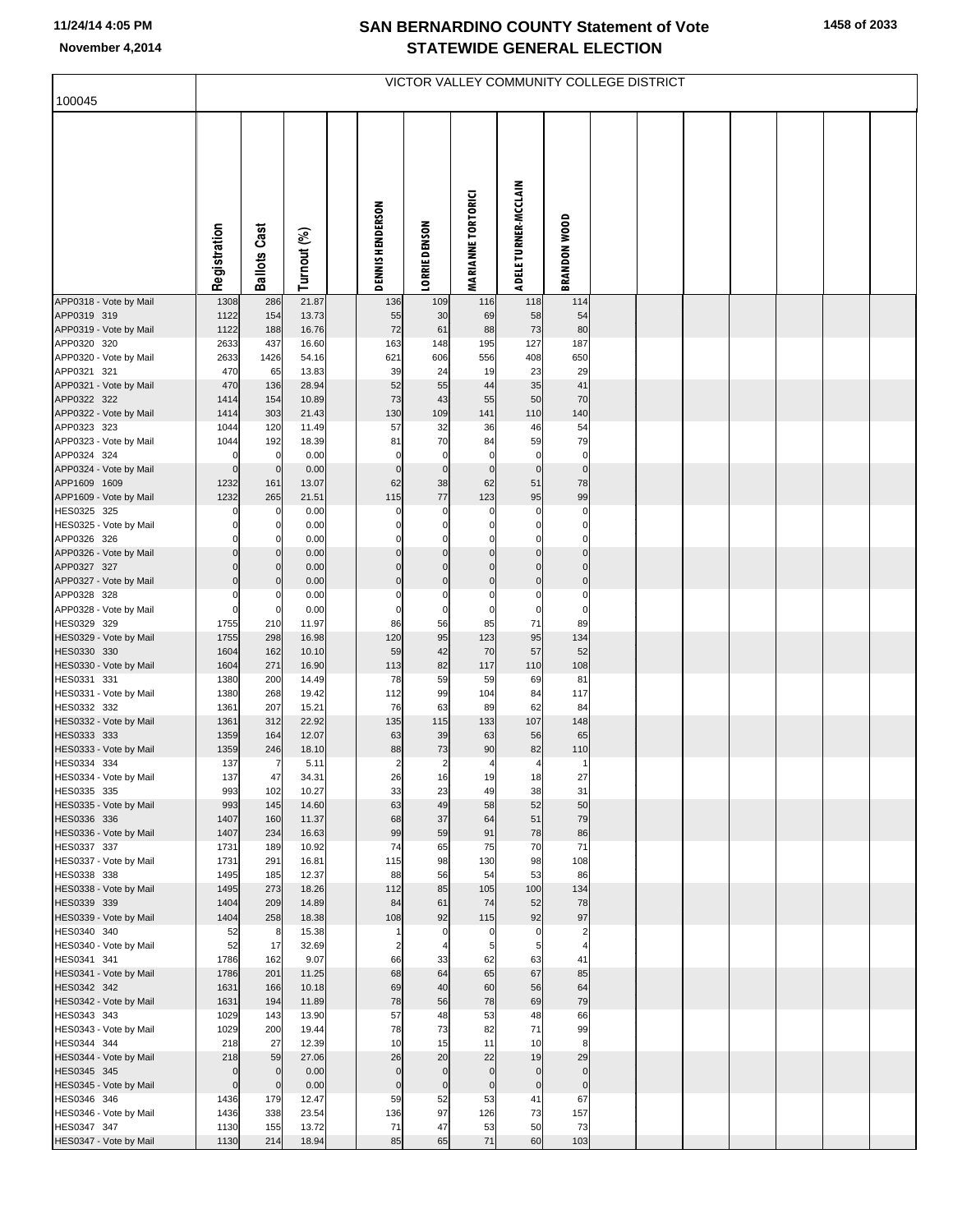| 100045                                 |              |                     |                |                    |                      |                               |                         | VICTOR VALLEY COMMUNITY COLLEGE DISTRICT                                                                     |  |  |                        |  |
|----------------------------------------|--------------|---------------------|----------------|--------------------|----------------------|-------------------------------|-------------------------|--------------------------------------------------------------------------------------------------------------|--|--|------------------------|--|
|                                        |              |                     |                |                    |                      |                               |                         |                                                                                                              |  |  |                        |  |
|                                        |              |                     |                |                    |                      |                               |                         |                                                                                                              |  |  |                        |  |
|                                        |              |                     |                |                    |                      |                               |                         |                                                                                                              |  |  |                        |  |
|                                        |              |                     |                |                    |                      |                               |                         |                                                                                                              |  |  |                        |  |
|                                        |              |                     |                |                    |                      |                               |                         |                                                                                                              |  |  |                        |  |
|                                        |              |                     |                |                    |                      |                               |                         |                                                                                                              |  |  |                        |  |
|                                        |              |                     |                |                    |                      |                               |                         |                                                                                                              |  |  |                        |  |
|                                        |              |                     |                |                    |                      |                               |                         |                                                                                                              |  |  |                        |  |
|                                        | Registration | <b>Ballots Cast</b> | Turnout (%)    | DENNIS HENDERSON   | <b>LORRIE DENSON</b> | <b>MARIANNE TORTORICI</b>     | ADELE TURNER-MCCLAIN    | <b>BRANDON WOOD</b>                                                                                          |  |  |                        |  |
| HES0348 348                            | 1292         | 146                 | 11.30          | 60                 | 35                   | 53                            | 32                      | 58                                                                                                           |  |  |                        |  |
| HES0348 - Vote by Mail                 | 1292         | 248                 | 19.20          | 89                 | 101                  | 101                           | 78                      | 102                                                                                                          |  |  |                        |  |
| HES0349 349                            | 1589         | 206                 | 12.96          | 83                 | 57                   | 75                            | 54                      | 94                                                                                                           |  |  |                        |  |
| HES0349 - Vote by Mail                 | 1589         | 382                 | 24.04          | 173                | 104                  | 127                           | 135                     | 175                                                                                                          |  |  |                        |  |
| HES0350 350<br>HES0350 - Vote by Mail  | 2050<br>2050 | 226<br>428          | 11.02<br>20.88 | 103<br>175         | 52<br>148            | 96<br>182                     | 67<br>149               | 114<br>187                                                                                                   |  |  |                        |  |
| HES0351 351                            | 1401         | 186                 | 13.28          | 65                 | 45                   | 59                            | 50                      | 73                                                                                                           |  |  |                        |  |
| HES0351 - Vote by Mail                 | 1401         | 235                 | 16.77          | 90                 | 69                   | 86                            | 87                      | 104                                                                                                          |  |  |                        |  |
| HES0352 352<br>HES0352 - Vote by Mail  | 678<br>678   | 114<br>178          | 16.81<br>26.25 | 30<br>81           | 34<br>67             | 38<br>76                      | 34<br>36                | 42<br>87                                                                                                     |  |  |                        |  |
| HES0353 353                            | 1568         | 209                 | 13.33          | 88                 | 58                   | 78                            | 52                      | 101                                                                                                          |  |  |                        |  |
| HES0353 - Vote by Mail                 | 1568         | 381                 | 24.30          | 148                | 136                  | 150                           | 111                     | 166                                                                                                          |  |  |                        |  |
| HES0354 354                            | 1439         | 185                 | 12.86          | 80                 | 53                   | 64                            | 56                      | 79<br>127                                                                                                    |  |  |                        |  |
| HES0354 - Vote by Mail<br>HES0355 355  | 1439<br>1751 | 306<br>307          | 21.26<br>17.53 | 118<br>119         | 88<br>76             | 122<br>105                    | 102<br>95               | 125                                                                                                          |  |  |                        |  |
| HES0355 - Vote by Mail                 | 1751         | 416                 | 23.76          | 153                | 106                  | 157                           | 147                     | 191                                                                                                          |  |  |                        |  |
| HES0356 356                            | 1708         | 277                 | 16.22          | 104                | 73                   | 98                            | 78                      | 153                                                                                                          |  |  |                        |  |
| HES0356 - Vote by Mail<br>HES0357 357  | 1708         | 405<br>$\mathbf 0$  | 23.71<br>0.00  | 163<br>$\mathbf 0$ | 110<br>$\Omega$      | 127<br>$\Omega$               | 105<br>$\Omega$         | 193<br>$\Omega$                                                                                              |  |  |                        |  |
| HES0357 - Vote by Mail                 |              |                     | 0.00           | $\mathbf 0$        | $\mathbf 0$          | $\mathbf 0$                   | $\Omega$                | $\mathbf{0}$                                                                                                 |  |  |                        |  |
| HES0358 358                            |              | $\mathbf 0$         | 0.00           | $\mathbf 0$        | $\mathbf 0$          | $\overline{0}$                |                         |                                                                                                              |  |  |                        |  |
| HES0358 - Vote by Mail                 |              |                     | 14.29          |                    |                      | ***********                   |                         | <b>Insufficient Turnout to Protect Voter Privacy</b>                                                         |  |  | *********              |  |
| HES1606 1606<br>HES1606 - Vote by Mail | 688<br>688   | 81<br>125           | 11.77<br>18.17 | 28<br>54           | 28<br>34             | 37<br>51                      | 30<br>32                | 35<br>48                                                                                                     |  |  |                        |  |
| HES1607 1607                           | 669          | 91                  | 13.60          | 32                 | 21                   | 32                            | 31                      | 35                                                                                                           |  |  |                        |  |
| HES1607 - Vote by Mail                 | 669          | 99                  | 14.80          | 43                 | 32                   | 42                            | 37                      | 36                                                                                                           |  |  |                        |  |
| UNI0359 359<br>UNI0359 - Vote by Mail  | $\Omega$     | $\mathbf 0$         | 0.00<br>0.00   | $\pmb{0}$<br>0     | $\mathbf 0$<br>0     | $\mathbf 0$<br>0              | $\mathbf 0$<br>$\Omega$ | $\mathbf 0$<br>$\Omega$                                                                                      |  |  |                        |  |
| UNI0360 360                            | 6            | 0                   | 0.00           | $\mathbf 0$        | $\pmb{0}$            | $\overline{0}$                |                         |                                                                                                              |  |  |                        |  |
| UNI0360 - Vote by Mail                 | 6            |                     | 66.67          |                    | $***$                | ***                           |                         | <b>Insufficient Turnout to Protect Voter Privacy</b>                                                         |  |  | *********              |  |
| UNI0361 361                            | 750          | 115                 | 15.33          | 42                 | 15                   | 24                            | 22<br>43                | 49                                                                                                           |  |  |                        |  |
| UNI0361 - Vote by Mail<br>UNI0362 362  | 750<br>851   | 201<br>134          | 26.80<br>15.75 | 86<br>62           | 51<br>31             | 64<br>37                      | 33                      | 92<br>61                                                                                                     |  |  |                        |  |
| UNI0362 - Vote by Mail                 | 851          | 225                 | 26.44          | 99                 | 72                   | 73                            | 64                      | 90                                                                                                           |  |  |                        |  |
| UNI0363 363                            | 268          | 37                  | 13.81          | 18                 |                      | 10                            |                         | 12                                                                                                           |  |  |                        |  |
| UNI0363 - Vote by Mail<br>UNI0364 364  | 268<br>707   | 61<br>104           | 22.76<br>14.71 | 21<br>36           | 16<br>29             | 22<br>35                      | 18<br>21                | 22<br>42                                                                                                     |  |  |                        |  |
| UNI0364 - Vote by Mail                 | 707          | 152                 | 21.50          | 62                 | 53                   | 63                            | 46                      | 54                                                                                                           |  |  |                        |  |
| UNI0365 365                            | 17           |                     | 5.88           |                    |                      | ***********                   |                         | <b>Insufficient Turnout to Protect Voter Privacy</b>                                                         |  |  | *********              |  |
| UNI0365 - Vote by Mail<br>UNI0366 366  | 17           |                     | 11.76<br>0.00  | C                  | 0                    | ***********<br>0              |                         | <b>Insufficient Turnout to Protect Voter Privacy</b>                                                         |  |  | *********              |  |
| UNI0366 - Vote by Mail                 |              |                     | 0.00           |                    | O                    | $\Omega$                      |                         |                                                                                                              |  |  |                        |  |
| UNI0367 367                            |              |                     | 0.00           |                    | 0                    |                               |                         |                                                                                                              |  |  |                        |  |
| UNI0367 - Vote by Mail                 |              |                     | 0.00           |                    | C                    |                               |                         |                                                                                                              |  |  |                        |  |
| VIC0368 368<br>VIC0368 - Vote by Mail  | 469<br>469   | 35<br>66            | 7.46<br>14.07  | 14<br>20           | 9<br>24              | 18<br>18                      | 10<br>28                | 20                                                                                                           |  |  |                        |  |
| VIC0369 369                            | 1510         | 224                 | 14.83          | 92                 | 43                   | 79                            | 51                      | 92                                                                                                           |  |  |                        |  |
| VIC0369 - Vote by Mail                 | 1510         | 230                 | 15.23          | 89                 | 70                   | 75                            | 79                      | 92                                                                                                           |  |  |                        |  |
| VIC1617 1617<br>VIC1617 - Vote by Mail | 17<br>17     |                     | 23.53<br>5.88  |                    |                      | ***********<br>***********    |                         | Insufficient Turnout to Protect Voter Privacy<br><b>Insufficient Turnout to Protect Voter Privacy</b>        |  |  | *********<br>********* |  |
| VIC1618 1618                           |              |                     | 100.00         |                    |                      | ***********                   |                         | Insufficient Turnout to Protect Voter Privacy                                                                |  |  | *********              |  |
| VIC1618 - Vote by Mail                 |              |                     | 0.00           | 0                  | 0                    | $\mathbf{0}$                  |                         |                                                                                                              |  |  |                        |  |
| HES0370 370                            | 11           |                     | 0.00           | $\mathbf 0$        | $\mathbf{0}$         | $\overline{0}$<br>*********** |                         |                                                                                                              |  |  | *********              |  |
| HES0370 - Vote by Mail<br>HES0371 371  | 11<br>18     |                     | 18.18<br>16.67 |                    |                      | ***********                   |                         | <b>Insufficient Turnout to Protect Voter Privacy</b><br><b>Insufficient Turnout to Protect Voter Privacy</b> |  |  | *********              |  |
| HES0371 - Vote by Mail                 | 18           | 6                   | 33.33          | 3                  | $\overline{1}$       | $\overline{2}$                |                         |                                                                                                              |  |  |                        |  |
| UNI0372 372                            | 1008         | 204                 | 20.24          | 79                 | 43                   | 59                            | 51                      | 73                                                                                                           |  |  |                        |  |
| UNI0372 - Vote by Mail<br>UNI0373 373  | 1008         | 217                 | 21.53<br>11.57 | 85                 | 51<br>$\overline{4}$ | 62                            | 49                      | 85<br>8                                                                                                      |  |  |                        |  |
| UNI0373 - Vote by Mail                 | 242<br>242   | 28<br>58            | 23.97          | 14<br>23           | 20                   | 24                            | 11                      | 22                                                                                                           |  |  |                        |  |
| UNI0374 374                            | 445          | 73                  | 16.40          | 27                 | 15                   | 12                            | 16                      | 29                                                                                                           |  |  |                        |  |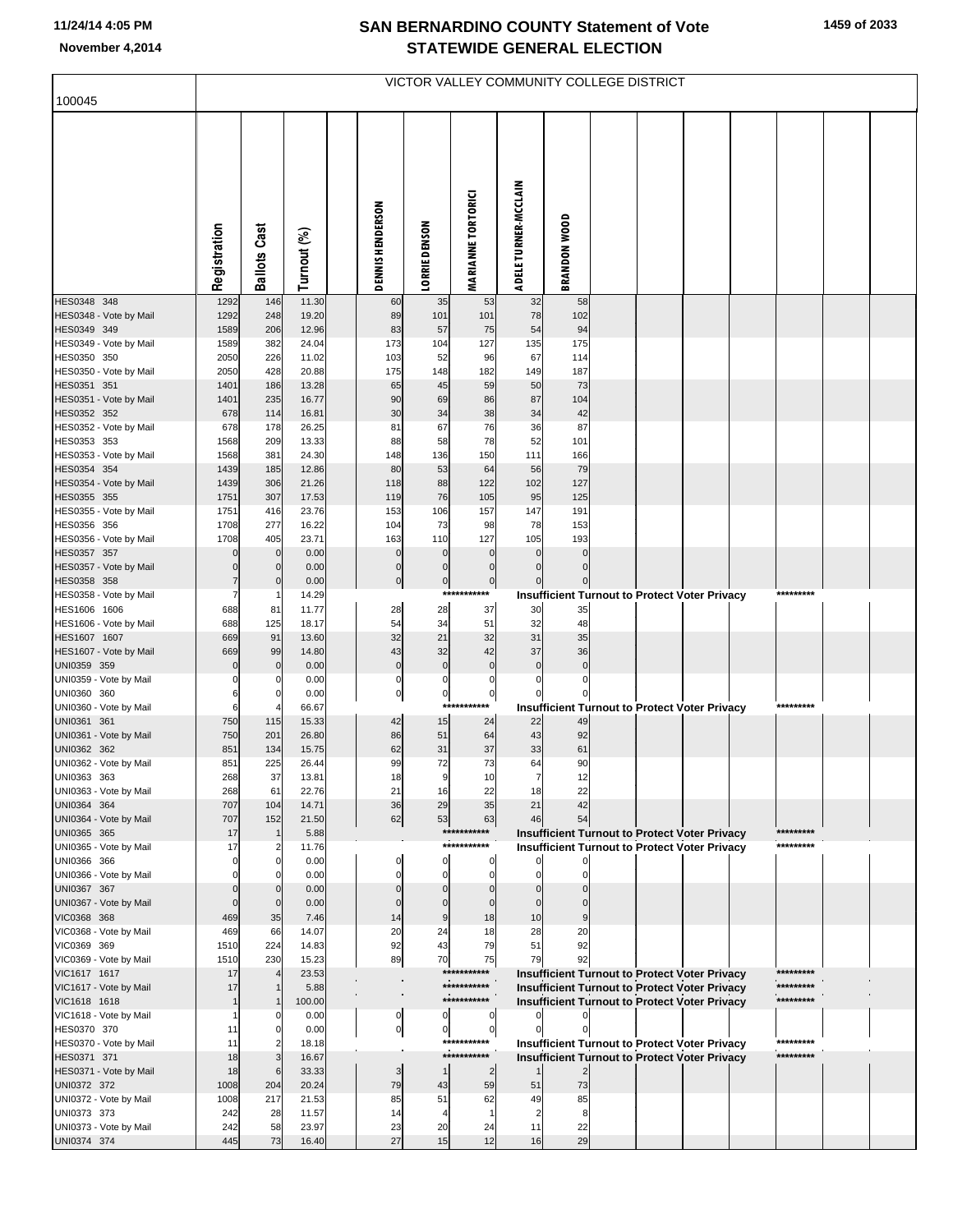| 100045                                |              |                     |                |                  |                         |                            | VICTOR VALLEY COMMUNITY COLLEGE DISTRICT |                     |                                                      |  |           |  |
|---------------------------------------|--------------|---------------------|----------------|------------------|-------------------------|----------------------------|------------------------------------------|---------------------|------------------------------------------------------|--|-----------|--|
|                                       |              |                     |                |                  |                         |                            |                                          |                     |                                                      |  |           |  |
|                                       | Registration | <b>Ballots Cast</b> | Turnout (%)    | DENNIS HENDERSON | <b>LORRIE DENSON</b>    | <b>MARIANNE TORTORICI</b>  | ADELE TURNER-MCCLAIN                     | <b>BRANDON WOOD</b> |                                                      |  |           |  |
| UNI0374 - Vote by Mail                | 445          | 120                 | 26.97          | 33               | 39                      | 33                         | 24                                       | 41                  |                                                      |  |           |  |
| UNI0375 375                           | 557          | 100                 | 17.95          | 33               | 17                      | 21                         | 23                                       | 35                  |                                                      |  |           |  |
| UNI0375 - Vote by Mail<br>UNI0376 376 | 557<br>1196  | 127<br>227          | 22.80<br>18.98 | 56<br>76         | 41<br>43                | 36<br>47                   | 25<br>45                                 | 56<br>71            |                                                      |  |           |  |
| UNI0376 - Vote by Mail                | 1196         | 315                 | 26.34          | 117              | 96                      | 91                         | 64                                       | 133                 |                                                      |  |           |  |
| UNI1602 1602                          | 3            |                     | 33.33          |                  |                         | ***********                |                                          |                     | <b>Insufficient Turnout to Protect Voter Privacy</b> |  | ********* |  |
| UNI1602 - Vote by Mail                | 3            | $\overline{c}$      | 66.67          |                  |                         | ***********<br>*********** |                                          |                     | <b>Insufficient Turnout to Protect Voter Privacy</b> |  | ********* |  |
| UNI1603 1603                          | 39<br>39     | $\mathbf{3}$<br>13  | 7.69<br>33.33  | $\overline{7}$   |                         | 4                          | $\overline{\mathbf{3}}$                  | 8                   | <b>Insufficient Turnout to Protect Voter Privacy</b> |  | ********* |  |
| UNI1603 - Vote by Mail<br>VIC0377 377 | 1376         | 127                 | 9.23           | 36               | 6<br>30                 | 38                         | 44                                       | 30                  |                                                      |  |           |  |
| VIC0377 - Vote by Mail                | 1376         | 186                 | 13.52          | 59               | 63                      | 54                         | 63                                       | 51                  |                                                      |  |           |  |
| VIC0378 378                           | 911          | 101                 | 11.09          | 33               | 30                      | 27                         | 32                                       | 33                  |                                                      |  |           |  |
| VIC0378 - Vote by Mail                | 911          | 125                 | 13.72          | $\bf 45$         | 34                      | 47                         | 46                                       | 45                  |                                                      |  |           |  |
| VIC0379 379                           | 3<br>3       | 3<br>$\mathbf 0$    | 100.00         | $\overline{0}$   | ***<br>$\overline{0}$   | *******<br>$\overline{0}$  | $\overline{0}$                           | $\mathbf 0$         | <b>Insufficient Turnout to Protect Voter Privacy</b> |  | ********* |  |
| VIC0379 - Vote by Mail<br>ADE0380 380 | 1117         | 109                 | 0.00<br>9.76   | 36               | 34                      | 50                         | 44                                       | 44                  |                                                      |  |           |  |
| ADE0380 - Vote by Mail                | 1117         | 147                 | 13.16          | 65               | 40                      | 66                         | 60                                       | 60                  |                                                      |  |           |  |
| ADE0381 381                           | 1399         | 111                 | 7.93           | 52               | 37                      | 37                         | 32                                       | 43                  |                                                      |  |           |  |
| ADE0381 - Vote by Mail                | 1399         | 163                 | 11.65          | 73               | 41                      | 74                         | 56                                       | 70                  |                                                      |  |           |  |
| ADE0382 382                           | 1507         | 179                 | 11.88          | 73               | 46                      | 63                         | 57                                       | 58                  |                                                      |  |           |  |
| ADE0382 - Vote by Mail<br>ADE0383 383 | 1507<br>1842 | 192<br>176          | 12.74<br>9.55  | 63<br>64         | 55<br>48                | 71<br>74                   | 70<br>76                                 | 66<br>58            |                                                      |  |           |  |
| ADE0383 - Vote by Mail                | 1842         | 304                 | 16.50          | 107              | 110                     | 113                        | 110                                      | 106                 |                                                      |  |           |  |
| ADE0384 384                           | $\Omega$     | $\Omega$            | 0.00           | $\Omega$         | $\mathbf 0$             | 0                          | $\mathbf 0$                              | $\Omega$            |                                                      |  |           |  |
| ADE0384 - Vote by Mail                |              | $\mathbf 0$         | 0.00           |                  | $\mathbf{0}$            | $\Omega$                   | $\Omega$                                 |                     |                                                      |  |           |  |
| ADE0385 385                           |              | $\mathbf 0$         | 0.00           |                  | $\mathbf{0}$            | $\Omega$                   | $\Omega$                                 | $\Omega$            |                                                      |  |           |  |
| ADE0385 - Vote by Mail<br>ADE0386 386 | $\Omega$     | $\overline{0}$      | 0.00<br>0.00   |                  | $\mathbf 0$<br>$\Omega$ | $\Omega$                   | $\Omega$                                 | 0                   |                                                      |  |           |  |
| ADE0386 - Vote by Mail                |              | $\mathbf 0$         | 0.00           |                  | $\Omega$                |                            |                                          |                     |                                                      |  |           |  |
| ADE0387 387                           |              | $\Omega$            | 0.00           |                  | $\Omega$                |                            |                                          |                     |                                                      |  |           |  |
| ADE0387 - Vote by Mail                |              | $\Omega$            | 0.00           |                  | $\mathbf{0}$            |                            |                                          |                     |                                                      |  |           |  |
| ADE0388 388                           |              | $\mathbf{0}$        | 0.00           |                  | $\mathbf{0}$            |                            |                                          |                     |                                                      |  |           |  |
| ADE0388 - Vote by Mail<br>ADE0389 389 | 8            | $\Omega$            | 0.00<br>0.00   | $\Omega$         | $\mathbf{0}$            |                            |                                          |                     |                                                      |  |           |  |
| ADE0389 - Vote by Mail                |              |                     | 0.00           |                  |                         |                            |                                          |                     |                                                      |  |           |  |
| ADE0390 390                           | $\mathbf 0$  | $\mathbf 0$         | 0.00           | $\Omega$         |                         |                            |                                          |                     |                                                      |  |           |  |
| ADE0390 - Vote by Mail                | $\Omega$     | $\Omega$            | 0.00           |                  | $\mathbf{0}$            |                            | $\Omega$                                 |                     |                                                      |  |           |  |
| ADE0391 391                           | 220          | 16                  | 7.27           | 11               |                         |                            |                                          | 6                   |                                                      |  |           |  |
| ADE0391 - Vote by Mail<br>ADE0392 392 | 220<br>1664  | 37<br>228           | 16.82<br>13.70 | 17<br>78         | 9<br>50                 | 14<br>89                   | 16<br>79                                 | 14<br>50            |                                                      |  |           |  |
| ADE0392 - Vote by Mail                | 1664         | 271                 | 16.29          | 114              | 86                      | 113                        | 107                                      | 84                  |                                                      |  |           |  |
| ADE0393 393                           | 1507         | 134                 | 8.89           | 50               | 42                      | 45                         | 49                                       | 43                  |                                                      |  |           |  |
| ADE0393 - Vote by Mail                | 1507         | 164                 | 10.88          | 63               | 50                      | 63                         | 61                                       | 50                  |                                                      |  |           |  |
| ADE0394 394                           | $\Omega$     | $\overline{0}$      | 0.00           | $\Omega$         | $\mathbf 0$             | $\mathbf{0}$               | $\mathbf{0}$                             | $\mathbf 0$         |                                                      |  |           |  |
| ADE0394 - Vote by Mail<br>ADE0395 395 |              | $\mathbf{0}$        | 0.00<br>0.00   |                  | $\mathbf 0$             |                            |                                          | $\Omega$            |                                                      |  |           |  |
| ADE0395 - Vote by Mail                |              | 0                   | 0.00           |                  |                         |                            |                                          |                     |                                                      |  |           |  |
| ADE0396 396                           |              |                     | 0.00           |                  |                         |                            |                                          |                     |                                                      |  |           |  |
| ADE0396 - Vote by Mail                |              | $\mathbf 0$         | 0.00           |                  |                         |                            |                                          |                     |                                                      |  |           |  |
| ADE0397 397                           |              | $\Omega$            | 0.00           |                  |                         |                            |                                          |                     |                                                      |  |           |  |
| ADE0397 - Vote by Mail<br>APP0398 398 |              | $\Omega$            | 0.00<br>0.00   |                  |                         |                            |                                          |                     |                                                      |  |           |  |
| APP0398 - Vote by Mail                | $\Omega$     | $\Omega$            | 0.00           |                  | 0                       |                            |                                          |                     |                                                      |  |           |  |
| UNI0399 399                           | 252          | 56                  | 22.22          | 27               | 13                      | 21                         | 18                                       | 24                  |                                                      |  |           |  |
| UNI0399 - Vote by Mail                | 252          | 45                  | 17.86          | 20               | 13                      | 17                         | 9                                        | 19                  |                                                      |  |           |  |
| UNI0400 400                           | $\Omega$     | $\overline{0}$      | 0.00           | $\Omega$         | $\mathbf 0$             | $\mathbf 0$                | $\Omega$                                 | $\Omega$            |                                                      |  |           |  |
| UNI0400 - Vote by Mail<br>UNI0401 401 | 0            | $\Omega$            | 0.00<br>0.00   |                  | $\mathbf 0$             |                            |                                          | 0                   |                                                      |  |           |  |
| UNI0401 - Vote by Mail                | $\Omega$     |                     | 0.00           |                  |                         |                            |                                          |                     |                                                      |  |           |  |
| UNI0402 402                           | 19           |                     | 0.00           | 0                | 0                       |                            |                                          |                     |                                                      |  |           |  |
| UNI0402 - Vote by Mail                | 19           |                     | 42.11          |                  |                         |                            |                                          |                     |                                                      |  |           |  |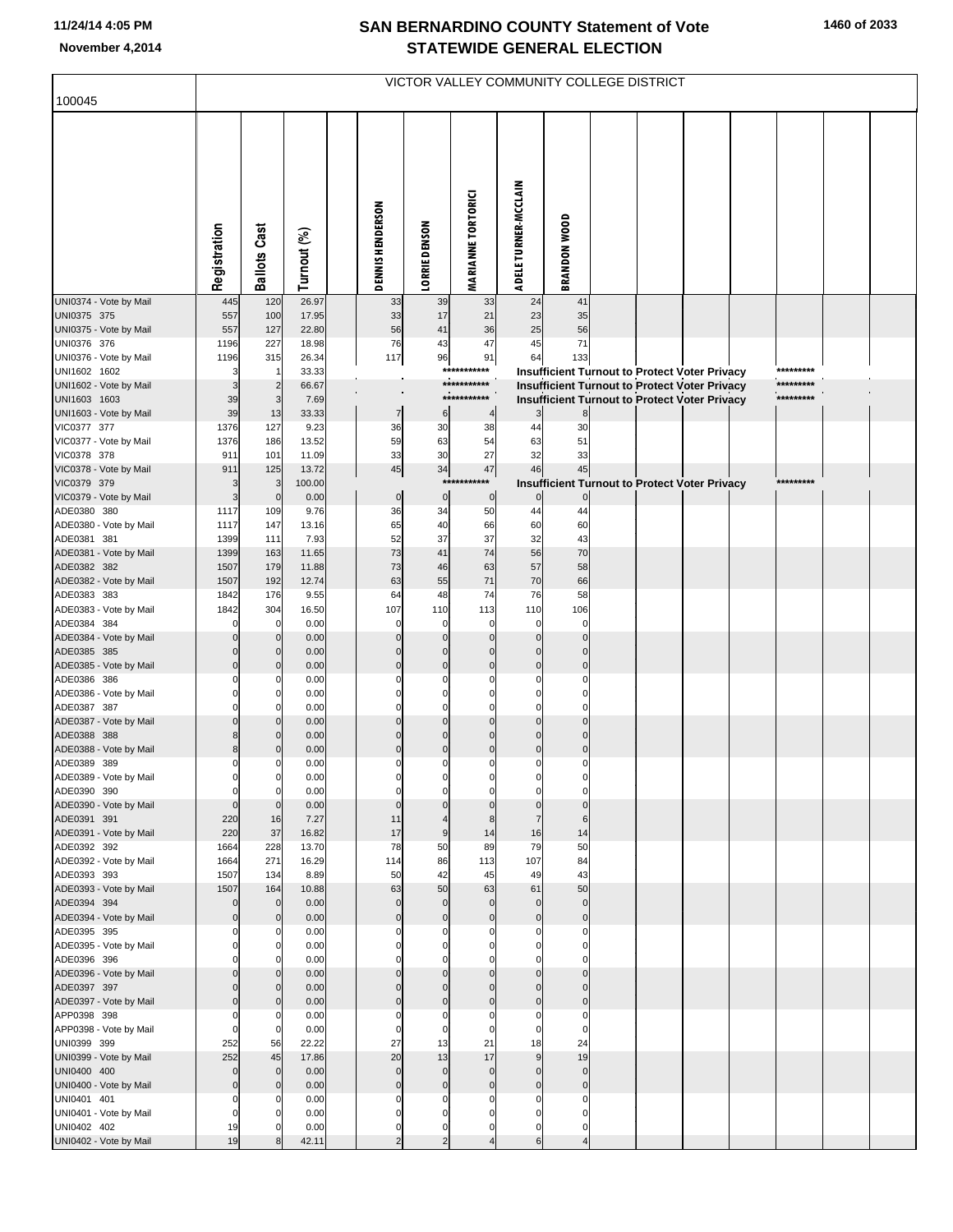| 100045                                |                            |                                |                |                          |                            | VICTOR VALLEY COMMUNITY COLLEGE DISTRICT |                               |                            |  |                                                      |           |  |
|---------------------------------------|----------------------------|--------------------------------|----------------|--------------------------|----------------------------|------------------------------------------|-------------------------------|----------------------------|--|------------------------------------------------------|-----------|--|
|                                       | Registration               | <b>Ballots Cast</b>            | Turnout (%)    | DENNIS HENDERSON         | LORRIE DENSON              | <b>MARIANNE TORTORICI</b>                | ADELE TURNER-MCCLAIN          | <b>BRANDON WOOD</b>        |  |                                                      |           |  |
| UNI0403 403<br>UNI0403 - Vote by Mail |                            | $\mathbf{0}$<br>$\overline{0}$ | 0.00<br>0.00   | $\mathbf 0$              | $\mathbf 0$<br>$\mathbf 0$ | $\mathbf 0$<br>$\mathbf 0$               | $\mathbf 0$<br>$\mathbf 0$    | $\mathbf 0$<br>$\mathbf 0$ |  |                                                      |           |  |
| UNI0404 404                           | 34                         | $\overline{0}$                 | 0.00           | $\mathbf 0$              | $\mathbf 0$                | $\mathbf 0$                              | $\Omega$                      | $\mathbf 0$                |  |                                                      |           |  |
| UNI0404 - Vote by Mail                | 34<br>$\mathbf 0$          |                                | 26.47          | 5<br>$\Omega$            | $\Omega$                   | $\mathbf 0$                              | $\mathbf 0$                   | 3<br>$\mathbf 0$           |  |                                                      |           |  |
| UNI0405 405<br>UNI0405 - Vote by Mail | $\mathbf 0$                | 0<br>0                         | 0.00<br>0.00   | $\Omega$                 | $\Omega$                   | $\Omega$                                 | $\Omega$                      | $\mathbf 0$                |  |                                                      |           |  |
| UNI0406 406                           | $\mathbf 0$                | $\overline{0}$                 | 0.00           | $\Omega$                 | $\mathbf 0$                | $\overline{0}$                           | $\overline{0}$                | $\overline{0}$             |  |                                                      |           |  |
| UNI0406 - Vote by Mail                | $\Omega$                   | $\Omega$                       | 0.00           | $\Omega$                 | $\Omega$                   | $\Omega$                                 | $\Omega$                      | $\mathbf 0$                |  |                                                      |           |  |
| UNI0407 407                           | $\mathbf 0$                | $\mathbf 0$                    | 0.00           | $\Omega$                 | $\mathbf 0$                | $\mathbf 0$                              | $\overline{0}$                | $\pmb{0}$                  |  |                                                      |           |  |
| UNI0407 - Vote by Mail<br>UNI0408 408 | 0<br>352                   | $\Omega$<br>18                 | 0.00<br>5.11   | 0                        | $\Omega$<br>6              | 0<br>6                                   | 0<br>5                        | $\mathbf 0$<br>10          |  |                                                      |           |  |
| UNI0408 - Vote by Mail                | 352                        | 68                             | 19.32          | 29                       | 19                         | 30                                       | 25                            | 27                         |  |                                                      |           |  |
| UNI0409 409                           | 1376                       | 190                            | 13.81          | 73                       | 58                         | 72                                       | 67                            | 76                         |  |                                                      |           |  |
| UNI0409 - Vote by Mail                | 1376                       | 222                            | 16.13          | 105                      | 70                         | 97                                       | 83                            | 81                         |  |                                                      |           |  |
| UNI0410 410                           | 251                        | 16                             | 6.37           | 4                        | $\overline{4}$             | 5                                        | 8                             | $\overline{7}$             |  |                                                      |           |  |
| UNI0410 - Vote by Mail<br>UNI0411 411 | 251<br>0                   | 56<br>0                        | 22.31<br>0.00  | 20<br>$\mathbf 0$        | 15<br>$\pmb{0}$            | 28<br>$\pmb{0}$                          | 18<br>$\mathbf 0$             | 34<br>$\pmb{0}$            |  |                                                      |           |  |
| UNI0411 - Vote by Mail                | $\mathbf 0$                | $\mathbf 0$                    | 0.00           | $\mathbf 0$              | $\mathbf 0$                | $\mathbf 0$                              | $\mathbf 0$                   | $\mathbf 0$                |  |                                                      |           |  |
| UNI0412 412                           | 795                        | 160                            | 20.13          | 56                       | 38                         | 50                                       | 38                            | 79                         |  |                                                      |           |  |
| UNI0412 - Vote by Mail                | 795                        | 218                            | 27.42          | 79                       | 75                         | 87                                       | 61                            | 101                        |  |                                                      |           |  |
| UNI0413 413<br>UNI0413 - Vote by Mail | 1624<br>1624               | 248<br>454                     | 15.27<br>27.96 | 95<br>159                | 80<br>167                  | 99<br>181                                | 69<br>114                     | 93<br>222                  |  |                                                      |           |  |
| UNI0414 414                           | 1678                       | 264                            | 15.73          | 94                       | 80                         | 93                                       | 62                            | 101                        |  |                                                      |           |  |
| UNI0414 - Vote by Mail                | 1678                       | 542                            | 32.30          | 232                      | 184                        | 208                                      | 143                           | 261                        |  |                                                      |           |  |
| UNI0415 415                           |                            | 0                              | 0.00           | $\mathbf 0$              | $\mathbf 0$                | $\mathbf 0$                              | $\Omega$                      | $\mathcal{C}$              |  |                                                      |           |  |
| UNI0415 - Vote by Mail                |                            | $\mathbf{0}$                   | 0.00           | $\mathbf 0$              | $\mathbf 0$<br>$\mathbf 0$ | $\mathbf 0$<br>$\mathbf 0$               | $\Omega$                      | $\Omega$                   |  |                                                      |           |  |
| UNI0416 416<br>UNI0416 - Vote by Mail | $\mathbf 0$<br>0           | $\overline{0}$                 | 0.00<br>0.00   | $\pmb{0}$<br>$\pmb{0}$   | $\mathbf 0$                | $\mathbf 0$                              | $\mathbf 0$                   | $\mathbf 0$<br>C           |  |                                                      |           |  |
| UNI0417 417                           | $\overline{\mathbf{c}}$    | $\mathbf 0$                    | 0.00           | $\overline{0}$           | $\overline{0}$             | $\pmb{0}$                                |                               |                            |  |                                                      |           |  |
| UNI0417 - Vote by Mail                | $\overline{2}$             | $\overline{2}$                 | 100.00         |                          | ***                        |                                          |                               |                            |  | <b>Insufficient Turnout to Protect Voter Privacy</b> | ********* |  |
| UNI1712 1712                          | $\mathbf 0$                | $\Omega$                       | 0.00           | $\overline{0}$           | $\overline{0}$             | $\overline{0}$                           | $\overline{0}$                | 이                          |  |                                                      |           |  |
| UNI1712 - Vote by Mail<br>VIC0418 418 | $\mathbf 0$                |                                | 0.00<br>0.00   | 0                        | $\circ$                    | ***********<br> 0                        | $\overline{0}$                | 0                          |  | <b>Insufficient Turnout to Protect Voter Privacy</b> | ********* |  |
| VIC0418 - Vote by Mail                |                            |                                | 100.00         |                          |                            | ***********                              |                               |                            |  | <b>Insufficient Turnout to Protect Voter Privacy</b> | ********* |  |
| VIC0419 419                           |                            |                                | 0.00           | $\sim$                   |                            |                                          |                               | $\sim$                     |  |                                                      |           |  |
| VIC0419 - Vote by Mail                | $\Omega$                   | 0                              | 0.00           | 0                        | 0                          | $\Omega$                                 | $\Omega$                      | C                          |  |                                                      |           |  |
| VIC0420 420                           | $\mathbf 0$<br>$\mathbf 0$ |                                | 0.00<br>0.00   | $\mathbf 0$              | $\mathbf 0$<br>$\mathbf 0$ | $\mathbf 0$<br>$\Omega$                  | $\Omega$                      | $\Omega$<br>$\Omega$       |  |                                                      |           |  |
| VIC0420 - Vote by Mail<br>VIC0421 421 | $\overline{c}$             | $\mathbf{0}$                   | 0.00           | $\mathbf 0$<br>$\pmb{0}$ | $\overline{0}$             | $\overline{0}$                           | $\mathbf 0$                   | $\mathbf 0$                |  |                                                      |           |  |
| VIC0421 - Vote by Mail                | 2                          |                                | 100.00         |                          | ***                        |                                          |                               |                            |  | <b>Insufficient Turnout to Protect Voter Privacy</b> | ********* |  |
| VIC0422 422                           | $\mathbf 0$                | 0                              | 0.00           | $\pmb{0}$                | $\pmb{0}$                  | $\circ$                                  |                               |                            |  |                                                      |           |  |
| VIC0422 - Vote by Mail<br>VIC0423 423 |                            |                                | 0.00<br>0.00   | $\mathbf 0$              | $\mathbf 0$<br> 0          | $\overline{0}$<br>$\overline{0}$         | $\mathbf 0$<br>$\overline{0}$ | $\mathbf 0$<br>$\mathbf 0$ |  |                                                      |           |  |
| VIC0423 - Vote by Mail                |                            |                                | 100.00         | $\overline{0}$           | $***$                      |                                          |                               |                            |  | <b>Insufficient Turnout to Protect Voter Privacy</b> | ********* |  |
| VIC0424 424                           |                            | $\Omega$                       | 0.00           | $\mathbf 0$              | $\pmb{0}$                  | $\mathbf 0$                              |                               | $\mathbf 0$                |  |                                                      |           |  |
| VIC0424 - Vote by Mail                |                            |                                | 0.00           | 0                        | $\Omega$                   | $\Omega$                                 |                               | $\Omega$                   |  |                                                      |           |  |
| VIC0425 425<br>VIC0425 - Vote by Mail | $\Omega$<br>$\Omega$       |                                | 0.00           | $\Omega$<br>$\Omega$     | 0<br>O                     | $\mathbf 0$<br>$\Omega$                  |                               | $\Omega$<br>$\mathsf{C}$   |  |                                                      |           |  |
| VIC0426 426                           | 180                        | 16                             | 0.00<br>8.89   | 8                        | $\boldsymbol{9}$           | $\overline{c}$                           |                               | 6                          |  |                                                      |           |  |
| VIC0426 - Vote by Mail                | 180                        | 34                             | 18.89          | 15                       | 17                         | 20                                       | 13                            | 15                         |  |                                                      |           |  |
| VIC0427 427                           | 1044                       | 131                            | 12.55          | 66                       | 36                         | 57                                       | 49                            | 47                         |  |                                                      |           |  |
| VIC0427 - Vote by Mail                | 1044                       | 177                            | 16.95          | 74                       | 66                         | 71                                       | 76                            | 66                         |  |                                                      |           |  |
| VIC0428 428<br>VIC0428 - Vote by Mail | 957<br>957                 | 82<br>109                      | 8.57<br>11.39  | 25<br>45                 | 20<br>36                   | 34<br>44                                 | 27<br>46                      | 31<br>44                   |  |                                                      |           |  |
| VIC0429 429                           | 170                        | 14                             | 8.24           | 5                        | 5                          | 3                                        | 5                             | $\overline{7}$             |  |                                                      |           |  |
| VIC0429 - Vote by Mail                | 170                        | 61                             | 35.88          | 22                       | 14                         | 18                                       | 11                            | 25                         |  |                                                      |           |  |
| VIC0430 430                           | $\overline{0}$             | $\mathbf 0$                    | 0.00           | $\mathbf 0$              | $\mathbf 0$                | $\mathbf 0$                              | $\pmb{0}$                     | $\pmb{0}$                  |  |                                                      |           |  |
| VIC0430 - Vote by Mail                | 0                          | 0                              | 0.00           | 0                        | 0                          | $\mathbf 0$                              | $\mathbf 0$                   | $\mathbf 0$                |  |                                                      |           |  |
| VIC0431 431<br>VIC0431 - Vote by Mail | 913<br>913                 | 123<br>136                     | 13.47<br>14.90 | 47<br>38                 | 32<br>48                   | 49<br>63                                 | 50<br>53                      | 30<br>29                   |  |                                                      |           |  |
| VIC0432 432                           | 1700                       | 223                            | 13.12          | 88                       | 74                         | 84                                       | 75                            | 71                         |  |                                                      |           |  |
|                                       |                            |                                |                |                          |                            |                                          |                               |                            |  |                                                      |           |  |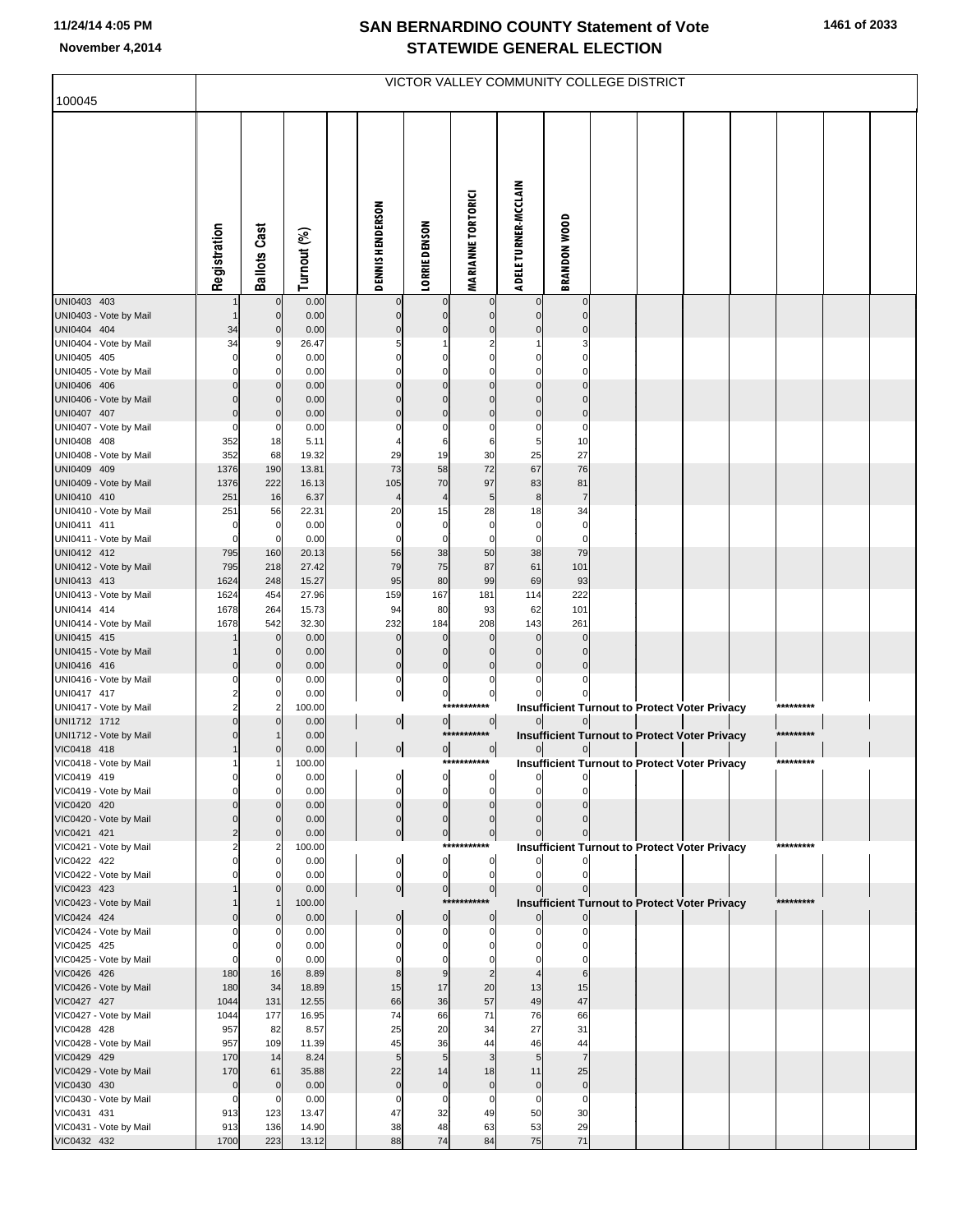| 100045                                 |              |                       |                |                         |                      |                           |                      |                     | VICTOR VALLEY COMMUNITY COLLEGE DISTRICT             |  |           |  |
|----------------------------------------|--------------|-----------------------|----------------|-------------------------|----------------------|---------------------------|----------------------|---------------------|------------------------------------------------------|--|-----------|--|
|                                        |              |                       |                |                         |                      |                           |                      |                     |                                                      |  |           |  |
|                                        | Registration | <b>Ballots Cast</b>   | Turnout (%)    | <b>DENNIS HENDERSON</b> | <b>LORRIE DENSON</b> | <b>MARIANNE TORTORICI</b> | ADELE TURNER-MCCLAIN | <b>BRANDON WOOD</b> |                                                      |  |           |  |
| VIC0432 - Vote by Mail                 | 1700         | 285                   | 16.76          | 125                     | 110                  | 118                       | 100                  | 114                 |                                                      |  |           |  |
| VIC0433 433<br>VIC0433 - Vote by Mail  | 1155<br>1155 | 106<br>216            | 9.18<br>18.70  | 34<br>97                | 36<br>77             | 51<br>94                  | 46<br>90             | 34<br>94            |                                                      |  |           |  |
| VIC0434 434                            | 977          | 120                   | 12.28          | 49                      | 29                   | 63                        | 55                   | 34                  |                                                      |  |           |  |
| VIC0434 - Vote by Mail                 | 977          | 97                    | 9.93           | 32                      | 53                   | 41                        | 41                   | 25                  |                                                      |  |           |  |
| VIC0435 435                            | 1113         | 121                   | 10.87          | 40                      | 51                   | 42                        | 54                   | 33                  |                                                      |  |           |  |
| VIC0435 - Vote by Mail                 | 1113         | 154                   | 13.84          | 59                      | 69                   | 56                        | 72                   | 36                  |                                                      |  |           |  |
| VIC0436 436                            | 1423         | 180                   | 12.65          | 46                      | 58                   | 59                        | 63                   | 49                  |                                                      |  |           |  |
| VIC0436 - Vote by Mail<br>VIC0437 437  | 1423<br>1723 | 188<br>180            | 13.21<br>10.45 | 74<br>81                | 71<br>53             | 62<br>73                  | 72<br>49             | 53<br>55            |                                                      |  |           |  |
| VIC0437 - Vote by Mail                 | 1723         | 260                   | 15.09          | 93                      | 79                   | 97                        | 90                   | 79                  |                                                      |  |           |  |
| VIC0438 438                            | 1393         | 155                   | 11.13          | 56                      | 42                   | 67                        | 52                   | 53                  |                                                      |  |           |  |
| VIC0438 - Vote by Mail                 | 1393         | 188                   | 13.50          | 55                      | 86                   | 78                        | 72                   | 66                  |                                                      |  |           |  |
| VIC0439 439                            | 317          | 21                    | 6.62           | $\,$ 6                  | $\bf8$               | 8                         | 8                    | 6                   |                                                      |  |           |  |
| VIC0439 - Vote by Mail                 | 317          | 67                    | 21.14          | 21                      | 23                   | 30                        | 26                   | 24                  |                                                      |  |           |  |
| VIC0440 440<br>VIC0440 - Vote by Mail  | 975<br>975   | 90<br>156             | 9.23<br>16.00  | 30<br>55                | 32<br>58             | 40<br>71                  | 34<br>43             | 35<br>56            |                                                      |  |           |  |
| VIC0441 441                            | 13           | 6                     | 46.15          | $\overline{\mathbf{3}}$ | 1                    | $\overline{\mathbf{3}}$   | $\overline{2}$       | 3                   |                                                      |  |           |  |
| VIC0441 - Vote by Mail                 | 13           | $\overline{2}$        | 15.38          |                         | $***$                | ****                      |                      |                     | <b>Insufficient Turnout to Protect Voter Privacy</b> |  | ********* |  |
| VIC0442 442                            | 942          | 107                   | 11.36          | 42                      | 43                   | 43                        | 43                   | 29                  |                                                      |  |           |  |
| VIC0442 - Vote by Mail                 | 942          | 149                   | 15.82          | 54                      | 61                   | 66                        | 48                   | 50                  |                                                      |  |           |  |
| VIC0443 443<br>VIC0443 - Vote by Mail  | 879<br>879   | 67<br>144             | 7.62<br>16.38  | 26<br>61                | 24<br>47             | 30<br>55                  | 23<br>57             | 18<br>47            |                                                      |  |           |  |
| VIC0444 444                            | 1583         | 217                   | 13.71          | 95                      | 69                   | 72                        | 57                   | 86                  |                                                      |  |           |  |
| VIC0444 - Vote by Mail                 | 1583         | 346                   | 21.86          | 142                     | 124                  | 130                       | 117                  | 125                 |                                                      |  |           |  |
| VIC0445 445                            | 1322         | 136                   | 10.29          | 50                      | 43                   | 52                        | 46                   | 56                  |                                                      |  |           |  |
| VIC0445 - Vote by Mail                 | 1322         | 249                   | 18.84          | 102                     | 101                  | 115                       | 88                   | 96                  |                                                      |  |           |  |
| VIC0446 446<br>VIC0446 - Vote by Mail  | 1724<br>1724 | 183<br>268            | 10.61<br>15.55 | 72<br>119               | 56<br>100            | 66<br>125                 | 51<br>85             | 63<br>111           |                                                      |  |           |  |
| VIC0447 447                            | 1232         | 147                   | 11.93          | 63                      | 43                   | 63                        | 50                   | 55                  |                                                      |  |           |  |
| VIC0447 - Vote by Mail                 | 1232         | 184                   | 14.94          | 88                      | 58                   | 78                        | 77                   | 64                  |                                                      |  |           |  |
| VIC0448 448                            | $\mathbf 0$  | $\mathbf{0}$          | 0.00           | $\mathbf 0$             | $\pmb{0}$            | $\mathbf 0$               | $\mathbf 0$          | $\mathbf 0$         |                                                      |  |           |  |
| VIC0448 - Vote by Mail                 | $\mathbf 0$  | $\mathbf 0$           | 0.00           | $\pmb{0}$               | $\pmb{0}$            | $\pmb{0}$                 | $\pmb{0}$            | $\mathbf 0$         |                                                      |  |           |  |
| VIC0449 449<br>VIC0449 - Vote by Mail  | 806<br>806   | 59<br>152             | 7.32<br>18.86  | 29<br>71                | 21<br>54             | 19<br>55                  | 24<br>50             | 20<br>56            |                                                      |  |           |  |
| VIC0450 450                            | 1387         | 134                   | 9.66           | 51                      | 39                   | 52                        | 43                   | 42                  |                                                      |  |           |  |
| VIC0450 - Vote by Mail                 | 1387         | 230                   | 16.58          | 107                     | 84                   | 94                        | 70                   | 89                  |                                                      |  |           |  |
| VIC0451 451                            | 1479         | 179                   | 12.10          | 79                      | 54                   | 54                        | 61                   | 60                  |                                                      |  |           |  |
| VIC0451 - Vote by Mail                 | 1479         | 290                   | 19.61          | 122                     | 102                  | 134                       | 88                   | 115                 |                                                      |  |           |  |
| VIC0452 452<br>VIC0452 - Vote by Mail  | 1489<br>1489 | 173<br>283            | 11.62<br>19.01 | 63<br>111               | 55<br>107            | 66<br>111                 | 46<br>100            | 72<br>106           |                                                      |  |           |  |
| VIC0453 453                            | 1564         | 170                   | 10.87          | 62                      | 51                   | 56                        | 64                   | 56                  |                                                      |  |           |  |
| VIC0453 - Vote by Mail                 | 1564         | 261                   | 16.69          | 102                     | 99                   | 125                       | 88                   | 93                  |                                                      |  |           |  |
| VIC0454 454                            | 1525         | 164                   | 10.75          | 62                      | 48                   | 55                        | 58                   | 60                  |                                                      |  |           |  |
| VIC0454 - Vote by Mail                 | 1525         | 313                   | 20.52          | 125                     | 114                  | 150                       | 138                  | 91                  |                                                      |  |           |  |
| VIC0455 455<br>VIC0455 - Vote by Mail  | 1355<br>1355 | 132<br>227            | 9.74<br>16.75  | 62<br>101               | 47<br>77             | 60<br>92                  | 34<br>78             | 67                  |                                                      |  |           |  |
| VIC0456 456                            | 678          | 72                    | 10.62          | 23                      | 23                   | 35                        | 25                   | 106<br>25           |                                                      |  |           |  |
| VIC0456 - Vote by Mail                 | 678          | 164                   | 24.19          | 82                      | 47                   | 62                        | 56                   | 67                  |                                                      |  |           |  |
| VIC0457 457                            | 1612         | 138                   | 8.56           | 52                      | 36                   | 50                        | 54                   | 43                  |                                                      |  |           |  |
| VIC0457 - Vote by Mail                 | 1612         | 265                   | 16.44          | 122                     | 100                  | 100                       | 82                   | 100                 |                                                      |  |           |  |
| VIC0458 458                            | 1781         | 197                   | 11.06          | 79                      | 57                   | 68                        | 74                   | 63                  |                                                      |  |           |  |
| VIC0458 - Vote by Mail<br>VIC0459 459  | 1781<br>70   | 350<br>$\overline{4}$ | 19.65<br>5.71  | 156                     | 141                  | 155<br>***********        | 126                  | 143                 | Insufficient Turnout to Protect Voter Privacy        |  | ********* |  |
| VIC0459 - Vote by Mail                 | 70           | 31                    | 44.29          | 8                       | 16                   | 11                        | 10                   | 12                  |                                                      |  |           |  |
| VIC0460 460                            | 1687         | 175                   | 10.37          | 70                      | 52                   | 67                        | 50                   | 72                  |                                                      |  |           |  |
| VIC0460 - Vote by Mail                 | 1687         | 346                   | 20.51          | 175                     | 127                  | 156                       | 137                  | 133                 |                                                      |  |           |  |
| VIC1604 1604                           | 512          | 60                    | 11.72          | 17                      | 15                   | 21                        | 23                   | 12                  |                                                      |  |           |  |
| VIC1604 - Vote by Mail<br>VIC1605 1605 | 512<br>519   | 61<br>93              | 11.91<br>17.92 | 24<br>37                | 21<br>26             | 17<br>28                  | 17<br>28             | 16<br>36            |                                                      |  |           |  |
| VIC1605 - Vote by Mail                 | 519          | 78                    | 15.03          | 28                      | 28                   | 32                        | 30                   | 32                  |                                                      |  |           |  |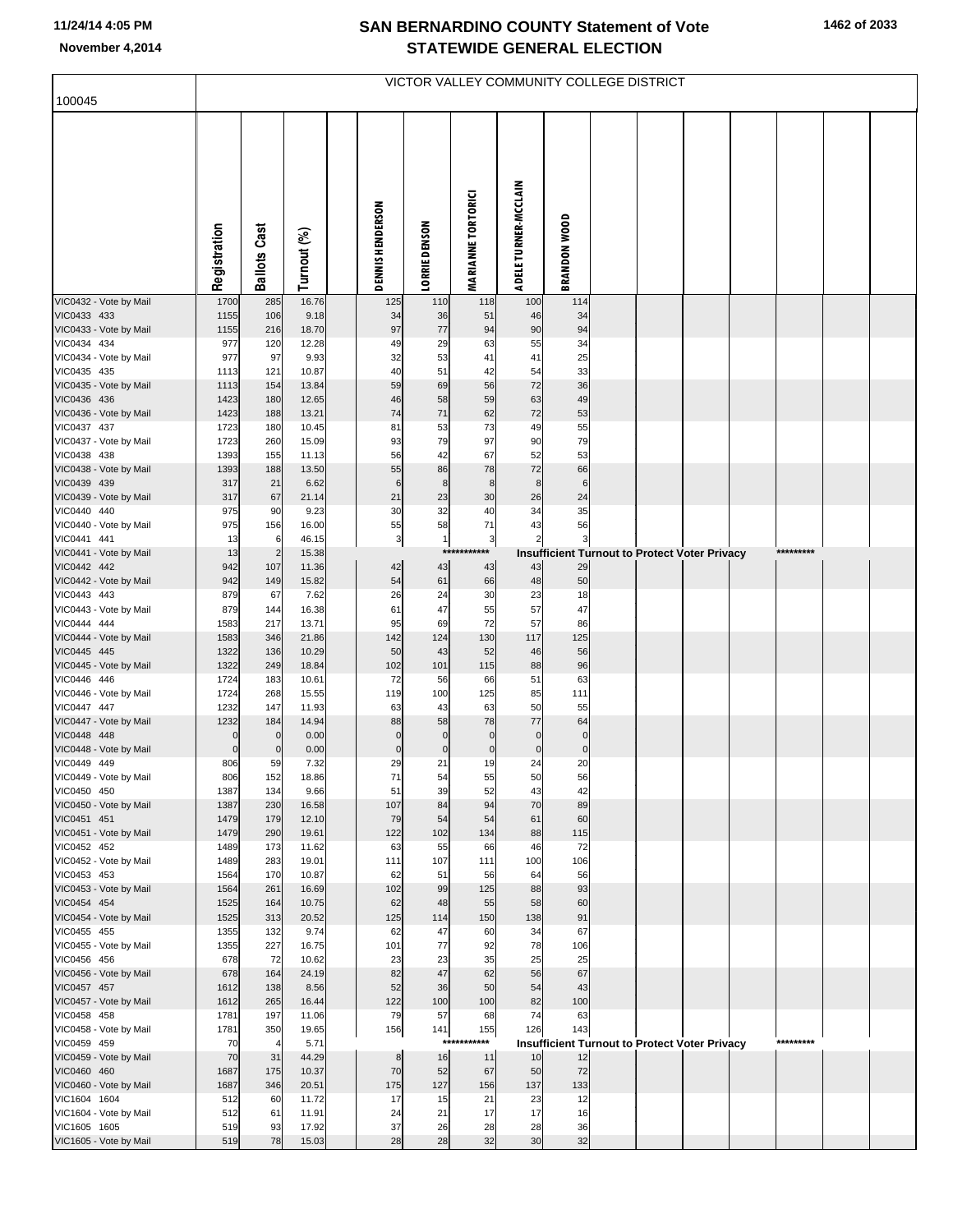| 100045                                |                         |                            |                |                               |                                |                             |                             |                          | VICTOR VALLEY COMMUNITY COLLEGE DISTRICT             |  |           |  |
|---------------------------------------|-------------------------|----------------------------|----------------|-------------------------------|--------------------------------|-----------------------------|-----------------------------|--------------------------|------------------------------------------------------|--|-----------|--|
|                                       |                         |                            |                |                               |                                |                             |                             |                          |                                                      |  |           |  |
|                                       | Registration            | <b>Ballots Cast</b>        | Turnout (%)    | <b>DENNIS HENDERSON</b>       | <b>LORRIE DENSON</b>           | <b>MARIANNE TORTORICI</b>   | <b>ADELE TURNER-MCCLAIN</b> | <b>BRANDON WOOD</b>      |                                                      |  |           |  |
| UNI0461 461<br>UNI0461 - Vote by Mail | 0<br>$\Omega$           | $\mathbf 0$<br>$\mathbf 0$ | 0.00<br>0.00   | 0<br>$\pmb{0}$                | $\bf{0}$<br>$\overline{0}$     | 0<br>$\mathbf 0$            | $\mathbf 0$                 | $\pmb{0}$<br>$\pmb{0}$   |                                                      |  |           |  |
| UNI0462 462                           | $\Omega$                | $\mathbf 0$                | 0.00           | $\mathbf 0$                   | $\overline{0}$                 | $\mathbf 0$                 | $\mathbf 0$                 | $\pmb{0}$                |                                                      |  |           |  |
| UNI0462 - Vote by Mail                |                         | C                          | 0.00           | $\Omega$                      | $\Omega$                       | $\Omega$                    | $\Omega$                    | $\Omega$                 |                                                      |  |           |  |
| UNI0463 463                           |                         | 0                          | 0.00           | $\Omega$<br>$\Omega$          | $\Omega$<br>$\Omega$           | $\Omega$                    | $\Omega$                    | 0<br>$\Omega$            |                                                      |  |           |  |
| UNI0463 - Vote by Mail<br>UNI0464 464 | ŋ<br>$\Omega$           | $\Omega$<br>$\mathbf 0$    | 0.00<br>0.00   | $\Omega$                      | $\overline{0}$                 | $\Omega$<br>$\mathbf 0$     | $\Omega$<br>$\pmb{0}$       | $\pmb{0}$                |                                                      |  |           |  |
| UNI0464 - Vote by Mail                | $\Omega$                | $\mathbf 0$                | 0.00           | $\Omega$                      | $\Omega$                       | $\Omega$                    | $\Omega$                    | $\mathbf 0$              |                                                      |  |           |  |
| UNI0465 465                           | $\Omega$                | $\mathbf 0$                | 0.00           | $\pmb{0}$                     | $\overline{0}$                 | $\mathbf 0$                 | $\pmb{0}$                   | $\pmb{0}$                |                                                      |  |           |  |
| UNI0465 - Vote by Mail                | O                       | C                          | 0.00           | $\Omega$                      | $\Omega$                       | $\Omega$                    |                             | $\Omega$                 |                                                      |  |           |  |
| UNI0466 466                           | ŋ<br>$\Omega$           | 0<br>$\Omega$              | 0.00           | 0                             | 0                              | 0                           | $\Omega$                    | $\Omega$<br>$\Omega$     |                                                      |  |           |  |
| UNI0466 - Vote by Mail<br>UNI0467 467 | 19                      | $\mathbf 0$                | 0.00<br>0.00   | $\mathbf 0$<br>$\overline{0}$ | $\overline{0}$<br>$\mathbf{0}$ | 0<br> 0                     | $\pmb{0}$                   | $\overline{0}$           |                                                      |  |           |  |
| UNI0467 - Vote by Mail                | 19                      | 3                          | 15.79          |                               | ***                            |                             |                             |                          | <b>Insufficient Turnout to Protect Voter Privacy</b> |  | ********* |  |
| UNI0468 468                           | $\overline{0}$          | $\mathbf 0$                | 0.00           | $\overline{0}$                | $\overline{0}$                 | $\pmb{0}$                   |                             | $\mathbf 0$              |                                                      |  |           |  |
| UNI0468 - Vote by Mail                | $\Omega$                | C                          | 0.00           | $\mathbf 0$                   | $\overline{0}$                 | $\mathbf 0$                 | 0                           | $\pmb{0}$                |                                                      |  |           |  |
| UNI0469 469                           | 81<br>81                | 0<br>39                    | 0.00<br>48.15  | $\mathbf 0$<br>20             | 0<br>6                         | 0<br>8                      | 0<br>6                      | $\Omega$<br>23           |                                                      |  |           |  |
| UNI0469 - Vote by Mail<br>UNI0470 470 | 65                      | $\mathbf 0$                | 0.00           | $\mathbf 0$                   | $\overline{0}$                 | $\mathbf 0$                 | $\pmb{0}$                   | $\mathbf 0$              |                                                      |  |           |  |
| UNI0470 - Vote by Mail                | 65                      | 35                         | 53.85          | 16                            | 12                             | 10                          | 8                           | 13                       |                                                      |  |           |  |
| UNI0471 471                           | $\Omega$                | $\pmb{0}$                  | 0.00           | $\pmb{0}$                     | $\mathbf 0$                    | $\mathbf 0$                 | $\pmb{0}$                   | $\pmb{0}$                |                                                      |  |           |  |
| UNI0471 - Vote by Mail                | O                       | C                          | 0.00           | $\Omega$                      | $\Omega$                       | $\Omega$                    |                             | $\Omega$                 |                                                      |  |           |  |
| UNI0472 472<br>UNI0472 - Vote by Mail | O<br>$\Omega$           | 0<br>$\Omega$              | 0.00<br>0.00   | 0<br>$\Omega$                 | 0<br>$\mathbf 0$               | 0<br>$\Omega$               | $\Omega$<br>$\Omega$        | 0<br>$\mathbf 0$         |                                                      |  |           |  |
| UNI0473 473                           | 21                      | $\mathbf 0$                | 0.00           | $\Omega$                      | $\overline{0}$                 | $\mathbf 0$                 | $\pmb{0}$                   | $\pmb{0}$                |                                                      |  |           |  |
| UNI0473 - Vote by Mail                | 21                      | 12                         | 57.14          | 6                             | 5 <sub>5</sub>                 | $\mathbf{1}$                | 5                           | 10                       |                                                      |  |           |  |
| UNI0474 474                           | $\Omega$                | $\mathbf 0$                | 0.00           | $\Omega$                      | $\mathbf 0$                    | $\mathbf 0$                 | $\pmb{0}$                   | $\pmb{0}$                |                                                      |  |           |  |
| UNI0474 - Vote by Mail                | O                       | C                          | 0.00           | $\Omega$                      | $\Omega$                       | $\Omega$                    | $\Omega$                    | $\mathbf 0$              |                                                      |  |           |  |
| UNI0475 475<br>UNI0475 - Vote by Mail | ŋ                       | 0<br>$\mathcal{C}$         | 0.00<br>0.00   | $\Omega$                      | $\Omega$<br>$\Omega$           | $\Omega$<br>$\Omega$        | $\Omega$<br>$\Omega$        | $\pmb{0}$<br>$\Omega$    |                                                      |  |           |  |
| UNI1599 1599                          | $\Omega$                | $\mathbf 0$                | 0.00           | $\Omega$                      | $\overline{0}$                 | $\mathbf 0$                 | $\mathbf 0$                 | $\pmb{0}$                |                                                      |  |           |  |
| UNI1599 - Vote by Mail                | $\Omega$                | $\mathbf 0$                | 0.00           | $\mathbf{0}$                  | $\mathbf 0$                    | $\mathbf 0$                 | $\mathbf 0$                 | $\pmb{0}$                |                                                      |  |           |  |
| UNI0478 478                           | 1204                    | 110                        | 9.14           | 46                            | 25                             | 37                          | 30                          | 43                       |                                                      |  |           |  |
| UNI0478 - Vote by Mail                | 1204                    | 306                        | 25.42          | 107                           | 67                             | 89                          | 64                          | 104                      |                                                      |  |           |  |
| UNI0479 479<br>UNI0479 - Vote by Mail | $\overline{\mathbf{3}}$ | -1                         | 0.00<br>33.33  | υ                             | 익                              | $\mathsf{u}$<br>*********** | υ                           | υ                        | <b>Insufficient Turnout to Protect Voter Privacy</b> |  | ********* |  |
| UNI0480 480                           | 1990                    | 323                        | 16.23          | 118                           | 74                             | 75                          | 67                          | 115                      |                                                      |  |           |  |
| UNI0480 - Vote by Mail                | 1990                    | 495                        | 24.87          | 175                           | 132                            | 142                         | 110                         | 206                      |                                                      |  |           |  |
| UNI0483 483                           | $\Omega$                | $\mathbf 0$                | 0.00           | $\pmb{0}$                     | $\overline{0}$                 | $\mathbf 0$                 | $\mathbf 0$                 | $\pmb{0}$                |                                                      |  |           |  |
| UNI0483 - Vote by Mail<br>UNI0484 484 | O                       | C<br>0                     | 0.00<br>0.00   | $\Omega$<br>0                 | 0<br>0                         | 0<br>0                      | 0                           | $\Omega$<br>$\Omega$     |                                                      |  |           |  |
| UNI0484 - Vote by Mail                |                         | C                          | 0.00           |                               | $\Omega$                       | $\Omega$                    |                             | $\Omega$                 |                                                      |  |           |  |
| UNI1578 1578                          | O                       | $\mathbf 0$                | 0.00           | $\Omega$                      | $\overline{0}$                 | 0                           | $\mathbf 0$                 | $\pmb{0}$                |                                                      |  |           |  |
| UNI1578 - Vote by Mail                | $\Omega$                | $\Omega$                   | 0.00           | $\Omega$                      | $\Omega$                       | $\Omega$                    | $\mathbf 0$                 | $\pmb{0}$                |                                                      |  |           |  |
| UNI0570 570<br>UNI0570 - Vote by Mail | $\Omega$                | $\mathbf 0$<br>C           | 0.00<br>0.00   | $\mathbf 0$<br>$\Omega$       | $\overline{0}$<br>0            | $\mathbf 0$<br>0            | $\pmb{0}$<br>$\Omega$       | $\pmb{0}$<br>0           |                                                      |  |           |  |
| UNI0571 571                           |                         | 0                          | 0.00           | $\Omega$                      | 0                              | $\Omega$                    | $\Omega$                    | $\mathbf 0$              |                                                      |  |           |  |
| UNI0571 - Vote by Mail                |                         | C                          | 0.00           | $\Omega$                      | $\Omega$                       | $\Omega$                    | $\Omega$                    | $\mathbf 0$              |                                                      |  |           |  |
| UNI0600 600                           | O                       | $\mathbf 0$                | 0.00           | $\Omega$                      | $\overline{0}$                 | $\mathbf 0$                 | $\mathbf 0$                 | $\pmb{0}$                |                                                      |  |           |  |
| UNI0600 - Vote by Mail                | $\Omega$<br>$\Omega$    | $\Omega$                   | 0.00           | $\Omega$<br>$\mathbf 0$       | $\Omega$                       | $\Omega$                    | $\Omega$                    | $\mathbf 0$              |                                                      |  |           |  |
| UNI0601 601<br>UNI0601 - Vote by Mail |                         | $\mathbf 0$<br>C           | 0.00<br>0.00   | $\Omega$                      | $\overline{0}$<br>$\Omega$     | $\mathbf 0$                 | $\mathbf 0$                 | $\pmb{0}$<br>$\mathbf 0$ |                                                      |  |           |  |
| UNI0602 602                           |                         | 0                          | 0.00           |                               |                                |                             |                             | 0                        |                                                      |  |           |  |
| UNI0602 - Vote by Mail                |                         | C                          | 0.00           |                               |                                |                             |                             | $\Omega$                 |                                                      |  |           |  |
| UNI0603 603                           | 6                       | $\mathbf 0$                | 0.00           | $\Omega$                      | $\Omega$                       | $\Omega$                    | 0                           | $\mathbf 0$              |                                                      |  |           |  |
| UNI0603 - Vote by Mail                | 6                       | 5                          | 83.33<br>19.07 |                               | $\mathbf 0$<br>60              | 5<br>89                     |                             | 5<br>94                  |                                                      |  |           |  |
| UNI0648 648<br>UNI0648 - Vote by Mail | 1468<br>1468            | 280<br>355                 | 24.18          | 114<br>156                    | 96                             | 112                         | 54<br>79                    | 140                      |                                                      |  |           |  |
| UNI0649 649                           | 1711                    | 309                        | 18.06          | 100                           | 67                             | 78                          | 77                          | 97                       |                                                      |  |           |  |
| UNI0649 - Vote by Mail                | 1711                    | 368                        | 21.51          | 138                           | 104                            | 100                         | 89                          | 129                      |                                                      |  |           |  |
| UNI0650 650                           | 1960                    | 267                        | 13.62          | 87                            | 61                             | 70                          | 51                          | 104                      |                                                      |  |           |  |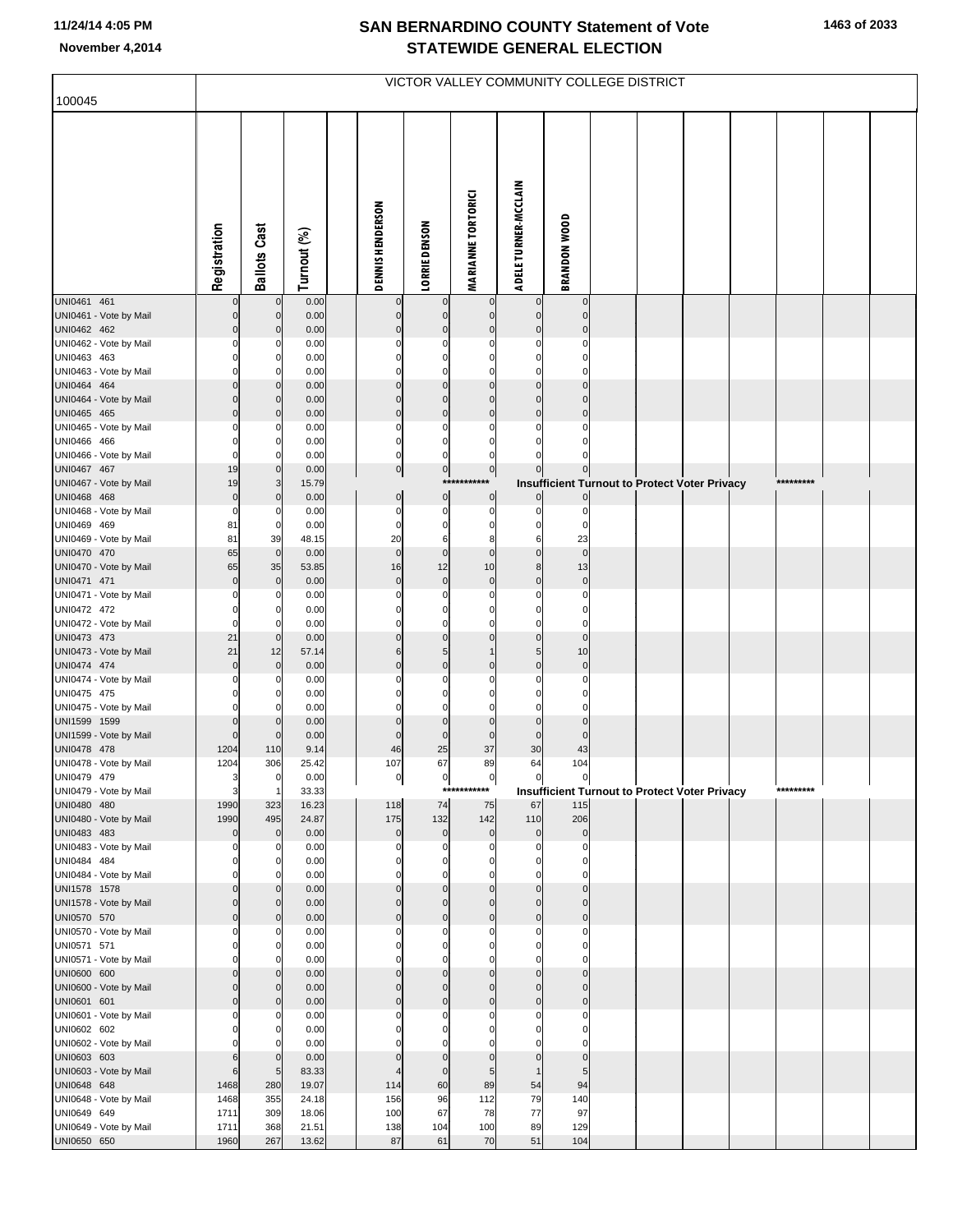|                                              |                  |                            |                |                            |                            |                           | VICTOR VALLEY COMMUNITY COLLEGE DISTRICT |                            |  |                                               |           |  |
|----------------------------------------------|------------------|----------------------------|----------------|----------------------------|----------------------------|---------------------------|------------------------------------------|----------------------------|--|-----------------------------------------------|-----------|--|
| 100045                                       |                  |                            |                |                            |                            |                           |                                          |                            |  |                                               |           |  |
|                                              | Registration     | <b>Ballots Cast</b>        | Turnout (%)    | DENNIS HENDERSON           | <b>LORRIE DENSON</b>       | <b>MARIANNE TORTORICI</b> | ADELE TURNER-MCCLAIN                     | <b>BRANDON WOOD</b>        |  |                                               |           |  |
| UNI0650 - Vote by Mail                       | 1960             | 633                        | 32.30          | 250                        | 169                        | 170                       | 150                                      | 255                        |  |                                               |           |  |
| UNI0651 651<br>UNI0651 - Vote by Mail        | $\mathbf 0$      | $\mathbf 0$<br>$\mathbf 0$ | 0.00<br>0.00   | $\mathbf 0$<br>$\mathbf 0$ | $\mathbf 0$<br>$\pmb{0}$   | $\pmb{0}$<br>$\pmb{0}$    | $\mathbf 0$<br>$\pmb{0}$                 | $\mathbf 0$<br>$\mathbf 0$ |  |                                               |           |  |
| UNI0652 652                                  | 1594             | 233                        | 14.62          | 83                         | 49                         | 57                        | 47                                       | 86                         |  |                                               |           |  |
| UNI0652 - Vote by Mail                       | 1594             | 454                        | 28.48          | 167                        | 128                        | 124                       | 109                                      | 171                        |  |                                               |           |  |
| UNI0653 653                                  |                  | $\mathbf 0$                | 0.00           | $\Omega$                   | $\Omega$                   | 0                         | $\mathbf 0$                              | 0                          |  |                                               |           |  |
| UNI0653 - Vote by Mail                       |                  | $\mathbf 0$                | 0.00           | $\Omega$                   | $\Omega$                   | $\Omega$                  | $\mathbf 0$<br>$\mathbf 0$               | $\Omega$<br>$\mathbf 0$    |  |                                               |           |  |
| UNI0654 654<br>UNI0654 - Vote by Mail        | $\Omega$         | $\mathbf 0$<br>$\mathbf 0$ | 0.00<br>0.00   | $\mathbf 0$                | 0<br>$\pmb{0}$             | $\pmb{0}$<br>$\pmb{0}$    | $\mathbf 0$                              | $\bf 0$                    |  |                                               |           |  |
| UNI0655 655                                  | 1703             | 388                        | 22.78          | 120                        | 85                         | 104                       | 99                                       | 110                        |  |                                               |           |  |
| UNI0655 - Vote by Mail                       | 1703             | 494                        | 29.01          | 155                        | 146                        | 133                       | 105                                      | 162                        |  |                                               |           |  |
| UNI0656 656                                  | 0                | 0                          | 0.00           | 0                          | 0                          | $\mathbf 0$               | $\mathbf 0$                              | $\mathbf 0$                |  |                                               |           |  |
| UNI0656 - Vote by Mail<br>UNI0657 657        | $\Omega$<br>860  | $\mathbf 0$<br>149         | 0.00<br>17.33  | $\mathbf{0}$<br>44         | $\mathbf 0$<br>42          | $\mathbf 0$<br>36         | $\mathbf 0$<br>32                        | $\mathbf 0$<br>50          |  |                                               |           |  |
| UNI0657 - Vote by Mail                       | 860              | 291                        | 33.84          | 77                         | 70                         | 94                        | 74                                       | 71                         |  |                                               |           |  |
| UNI0659 659                                  | $\Omega$         | 0                          | 0.00           | $\Omega$                   | $\Omega$                   | 0                         | $\mathbf 0$                              | 0                          |  |                                               |           |  |
| UNI0659 - Vote by Mail                       |                  | 0                          | 0.00           |                            | $\Omega$                   | $\Omega$                  | $\mathbf 0$                              | 0                          |  |                                               |           |  |
| UNI0660 660                                  |                  | 0                          | 0.00           | $\Omega$                   | 0                          | $\mathbf 0$               | $\mathbf 0$                              | $\mathbf 0$                |  |                                               |           |  |
| UNI0660 - Vote by Mail<br>UNI0661 661        | 0                | $\Omega$<br>$\mathbf 0$    | 0.00<br>0.00   | $\Omega$                   | $\Omega$<br>$\overline{0}$ | $\mathbf 0$<br>$\pmb{0}$  | $\mathbf 0$<br>$\mathbf 0$               | $\mathbf 0$<br>$\mathbf 0$ |  |                                               |           |  |
| UNI0661 - Vote by Mail                       | 0                | $\mathbf 0$                | 0.00           | $\Omega$                   | $\overline{0}$             | $\pmb{0}$                 | $\mathbf 0$                              | $\mathbf 0$                |  |                                               |           |  |
| UNI0662 662                                  | 0                | 0                          | 0.00           | $\Omega$                   | 0                          | 0                         | $\mathbf 0$                              | $\mathbf 0$                |  |                                               |           |  |
| UNI0662 - Vote by Mail                       |                  | 0                          | 0.00           | $\Omega$                   | $\Omega$                   | $\Omega$                  | $\Omega$                                 | $\Omega$                   |  |                                               |           |  |
| UNI0663 663                                  | ŋ                | 0                          | 0.00           | $\mathbf{0}$               | 0                          | $\mathbf 0$               | $\mathbf 0$                              | $\Omega$                   |  |                                               |           |  |
| UNI0663 - Vote by Mail<br>UNI0664 664        | 2                | $\Omega$<br>$\mathbf 0$    | 0.00<br>0.00   | $\overline{0}$<br>이        | $\pmb{0}$<br>$\mathbf{0}$  | $\pmb{0}$<br>$\mathbf 0$  | $\pmb{0}$<br>$\mathbf 0$                 |                            |  |                                               |           |  |
| UNI0664 - Vote by Mail                       | $\overline{2}$   | $\overline{2}$             | 100.00         |                            |                            | ***********               |                                          |                            |  | Insufficient Turnout to Protect Voter Privacy | ********* |  |
| UNI0669 669                                  | 2                | 0                          | 0.00           | 0                          | 0                          | 0                         | $\mathbf{0}$                             |                            |  |                                               |           |  |
| UNI0669 - Vote by Mail                       | 2                | 0                          | 0.00           | 0                          | 0                          | $\mathbf 0$               | $\mathbf 0$                              | 0                          |  |                                               |           |  |
| UNI0670 670<br>UNI0670 - Vote by Mail        | 0                | 0<br>$\Omega$              | 0.00<br>0.00   | $\mathbf{0}$<br>$\Omega$   | 0<br>$\Omega$              | $\mathbf 0$<br>$\pmb{0}$  | $\mathbf 0$<br>$\mathbf 0$               | $\mathbf 0$<br>$\Omega$    |  |                                               |           |  |
| UNI0671 671                                  | 0                | $\mathbf 0$                | 0.00           | $\Omega$                   | 0                          | $\pmb{0}$                 | $\mathbf 0$                              | $\mathbf 0$                |  |                                               |           |  |
| UNI0671 - Vote by Mail                       | 0                | 0                          | 0.00           | $\mathbf 0$                | $\pmb{0}$                  | $\mathbf 0$               | $\mathbf 0$                              | $\bf{0}$                   |  |                                               |           |  |
| UNI0672 672                                  | 0                | 0                          | 0.00           | $\mathbf{0}$               | $\pmb{0}$                  | $\mathbf{0}$              | $\mathbf{0}$                             | $\mathbf 0$                |  |                                               |           |  |
| UNI0672 - Vote by Mail<br>UNI0673 673        | ŋ                | 0<br>0                     | 0.00<br>0.00   | $\Omega$                   | $\Omega$                   | $\mathbf 0$               | 0<br>$\mathbf{0}$                        | $\mathbf 0$                |  |                                               |           |  |
| UNI0673 - Vote by Mail                       |                  | $\Omega$                   | 0.00           |                            | $\Omega$                   | $\Omega$                  | $\mathbf 0$                              | $\mathbf 0$                |  |                                               |           |  |
| UNI0674 674                                  | 0                | $\mathbf 0$                | 0.00           | $\Omega$                   | $\mathbf 0$                | $\mathbf 0$               | $\mathbf 0$                              | $\mathbf 0$                |  |                                               |           |  |
| UNI0674 - Vote by Mail                       | $\mathbf 0$      | $\mathbf 0$                | 0.00           | $\Omega$                   | $\overline{0}$             | $\mathbf 0$               | $\mathbf 0$                              | $\mathbf 0$                |  |                                               |           |  |
| UNI0675 675                                  | 0                | 0<br>$\Omega$              | 0.00           | $\Omega$<br>$\Omega$       | 0<br>$\Omega$              | $\mathbf 0$<br>$\Omega$   | $\mathbf 0$<br>$\mathbf 0$               | $\mathbf 0$<br>$\mathbf 0$ |  |                                               |           |  |
| UNI0675 - Vote by Mail<br>UNI0676 676        |                  | $\Omega$                   | 0.00<br>0.00   | $\Omega$                   | $\Omega$                   | $\mathbf 0$               | $\mathbf 0$                              | $\mathbf 0$                |  |                                               |           |  |
| UNI0676 - Vote by Mail                       | $\Omega$         | $\mathbf 0$                | 0.00           | $\Omega$                   | $\Omega$                   | $\pmb{0}$                 | $\mathbf 0$                              | $\mathbf 0$                |  |                                               |           |  |
| UNI0677 677                                  | 262              | $5\phantom{.0}$            | 1.91           | $\overline{2}$             | $\overline{0}$             | $\overline{2}$            | $\mathbf 0$                              | $\mathbf 0$                |  |                                               |           |  |
| UNI0677 - Vote by Mail                       | 262              | 100                        | 38.17          | 36                         | 25                         | 23                        | 16                                       | 31                         |  |                                               |           |  |
| UNI0689 689<br>UNI0689 - Vote by Mail        | $\Omega$         | $\mathbf 0$<br>0           | 0.00<br>0.00   | $\Omega$                   | $\Omega$<br>0              | $\Omega$<br>$\Omega$      | $\mathbf 0$<br>$\mathbf 0$               | 0<br>$\Omega$              |  |                                               |           |  |
| UNI0690 690                                  |                  | 0                          | 0.00           |                            | 0                          | $\Omega$                  | $\mathbf 0$                              | $\mathbf 0$                |  |                                               |           |  |
| UNI0690 - Vote by Mail                       |                  | $\Omega$                   | 0.00           | $\Omega$                   |                            | $\Omega$                  | $\Omega$                                 | $\Omega$                   |  |                                               |           |  |
|                                              |                  |                            |                |                            |                            |                           |                                          |                            |  |                                               |           |  |
| <b>Precinct Totals</b>                       | 160943           | 21434                      | 13.32          | 8369                       | 6074                       | 7724                      | 6460                                     | 8467                       |  |                                               |           |  |
| Vote by Mail Totals                          | 160943           | 35147                      | 21.84          | 14340                      | 11877                      | 13337                     | 10955                                    | 14499                      |  |                                               |           |  |
| <b>Grand Totals</b>                          | 160943           | 56581                      | 35.16          | 22709                      | 17951                      | 21061                     | 17415                                    | 22966                      |  |                                               |           |  |
| California                                   | 160943           | 56581                      | 35.16          | 22709                      | 17951                      | 21061                     | 17415                                    | 22966                      |  |                                               |           |  |
| San Bernardino County<br>State Bd of Equal 1 | 160943<br>160876 | 56581<br>56535             | 35.16<br>35.14 | 22709<br>22699             | 17951<br>17939             | 21061<br>21043            | 17415<br>17400                           | 22966<br>22956             |  |                                               |           |  |
| State Bd of Equal 4                          | 67               | 46                         | 68.66          | 10                         | 12                         | 18                        | 15                                       | 10                         |  |                                               |           |  |
| U. S. Representative District 8              | 160943           | 56581                      | 35.16          | 22709                      | 17951                      | 21061                     | 17415                                    | 22966                      |  |                                               |           |  |
| Senatorial District 16                       | 10878            | 4779                       | 43.93          | 1947                       | 1361                       | 1640                      | 1342                                     | 1962                       |  |                                               |           |  |